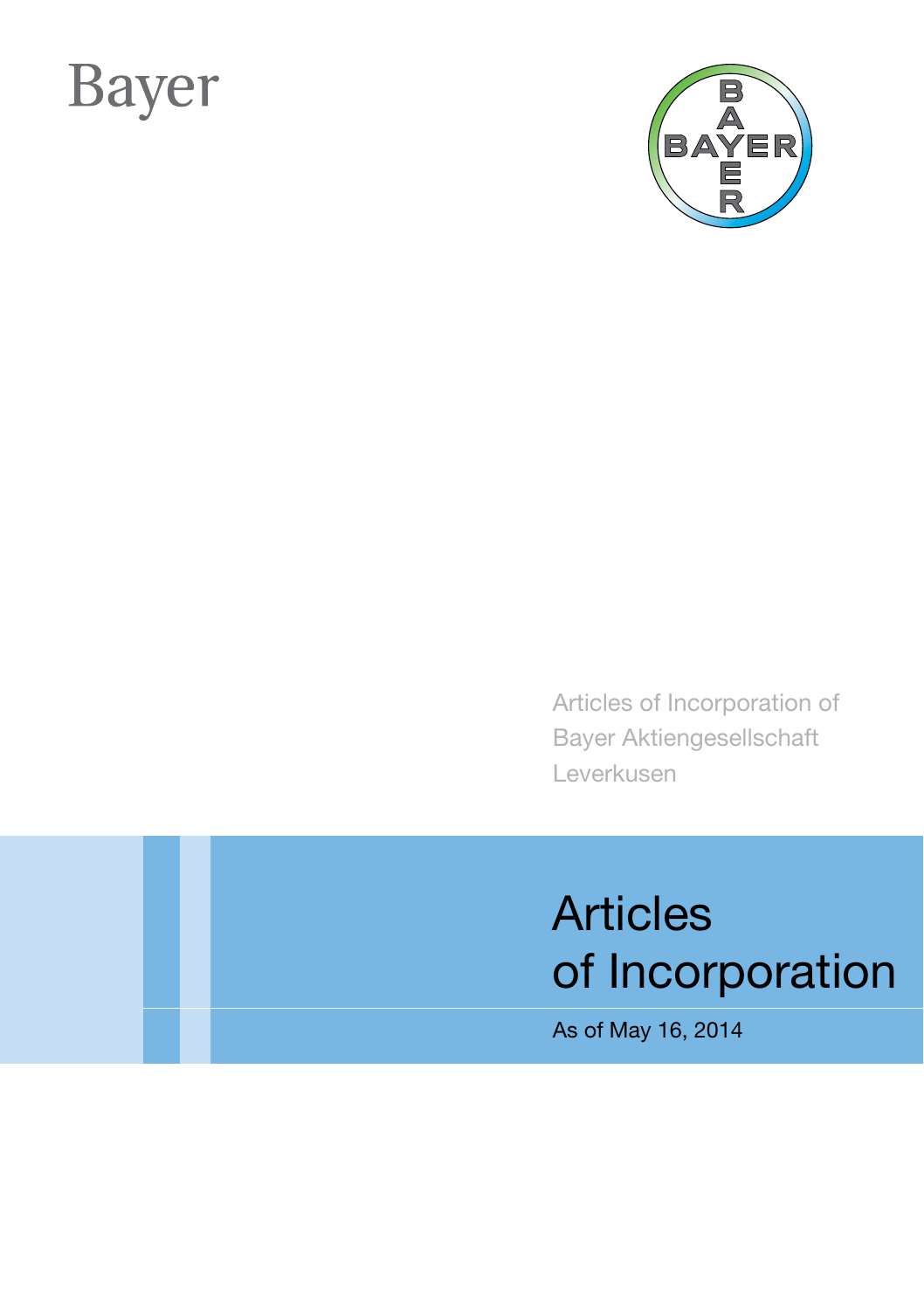The translated version of the Articles of Incorporation is a convenience translation. Only its German version is legally binding.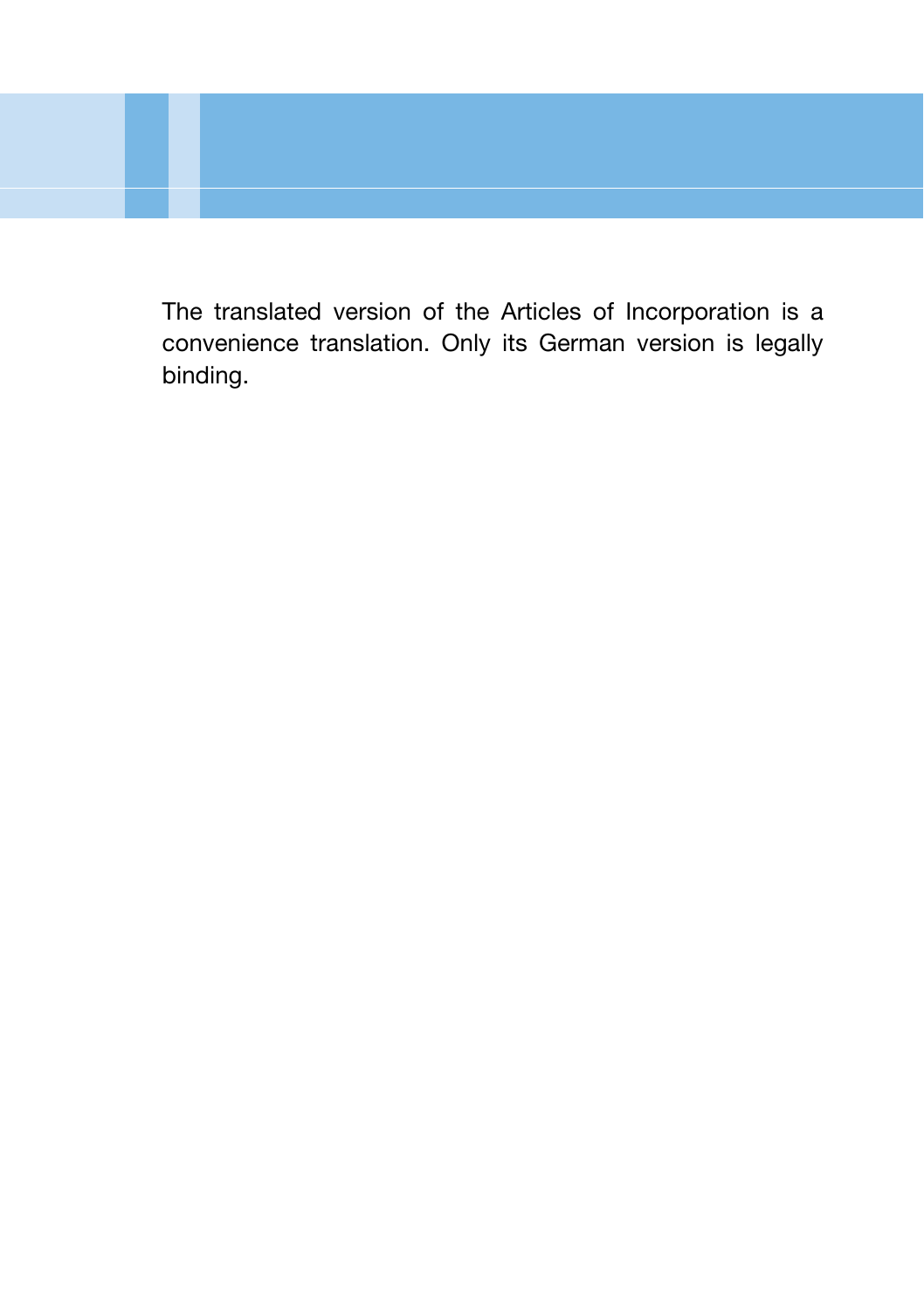### **General Provisions**

# **§ 1 Name and Registered Office**

- (1) The name of the Company is Bayer Aktiengesellschaft.
- (2) The registered office of the Company is in Leverkusen.

# **§ 2 Object of the Company**

- (1) The object of the Company is manufacturing, marketing and other industrial activities or the provision of services in the fields of health care, agriculture, polymers and chemicals.
- (2) The Company is authorized to undertake all business which is related to, or directly or indirectly serves, the object of the Company.
- (3) The Company may establish, acquire or take participating interests in other companies, in particular those whose objects fully or partially cover the aforementioned areas. It may bring companies in which it holds participating interests under its uniform control, or confine itself to the administration thereof. It may transfer their operations in full or in part to newly established or existing subsidiaries.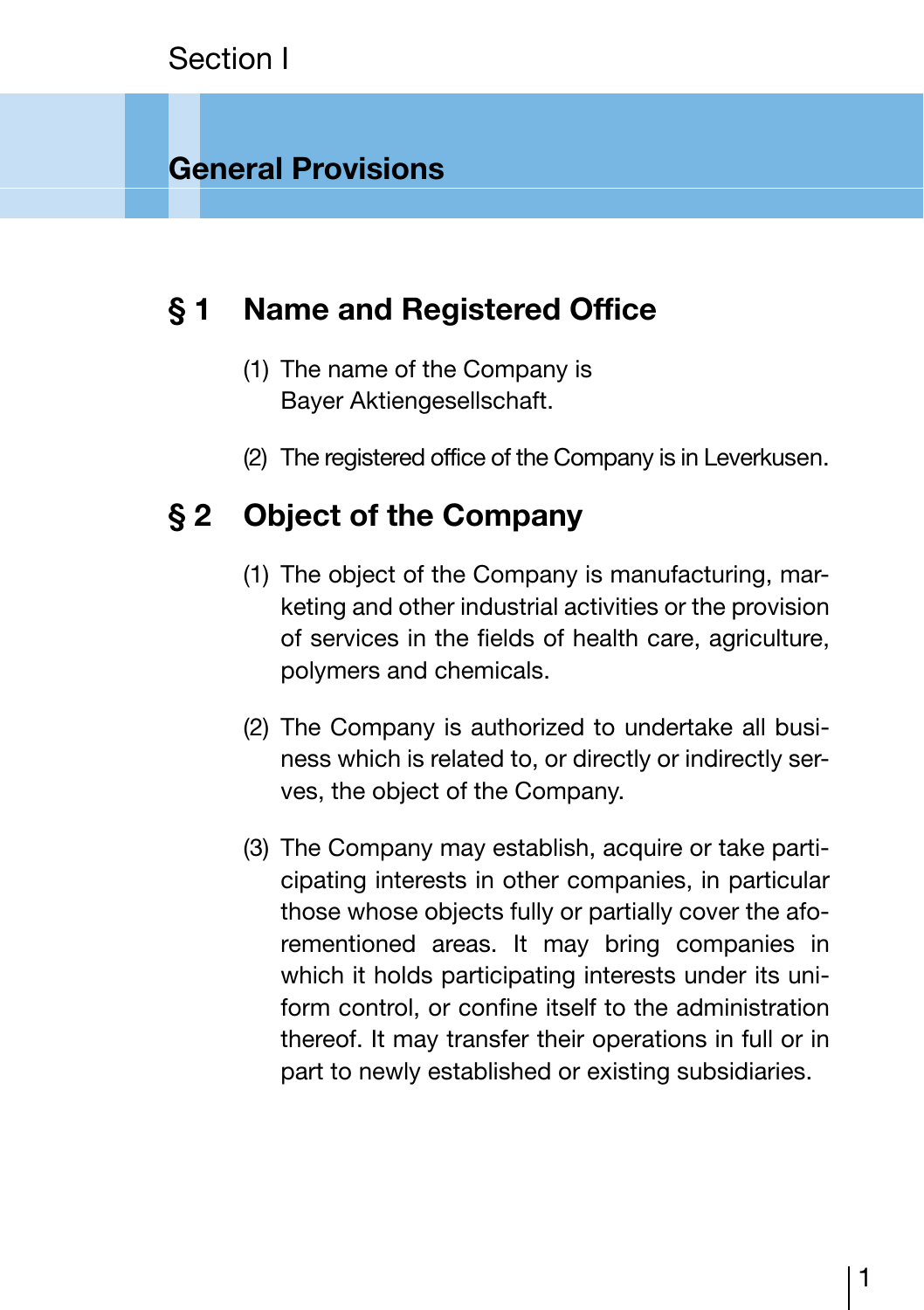# **§ 3 Fiscal Year, Notices, Transmission of Information, Place of Jurisdiction**

- (1) The fiscal year shall be the calendar year.
- (2) Notices of the Company shall be published in the Gazette of the Federal Republic of Germany (Bundesanzeiger). The transmission of information to stockholders may also take place by means of data telecommunication.
- (3) The place of jurisdiction for all disputes between the Company and stockholders shall be the location of the Company's registered office. Foreign courts shall have no jurisdiction with respect to such disputes.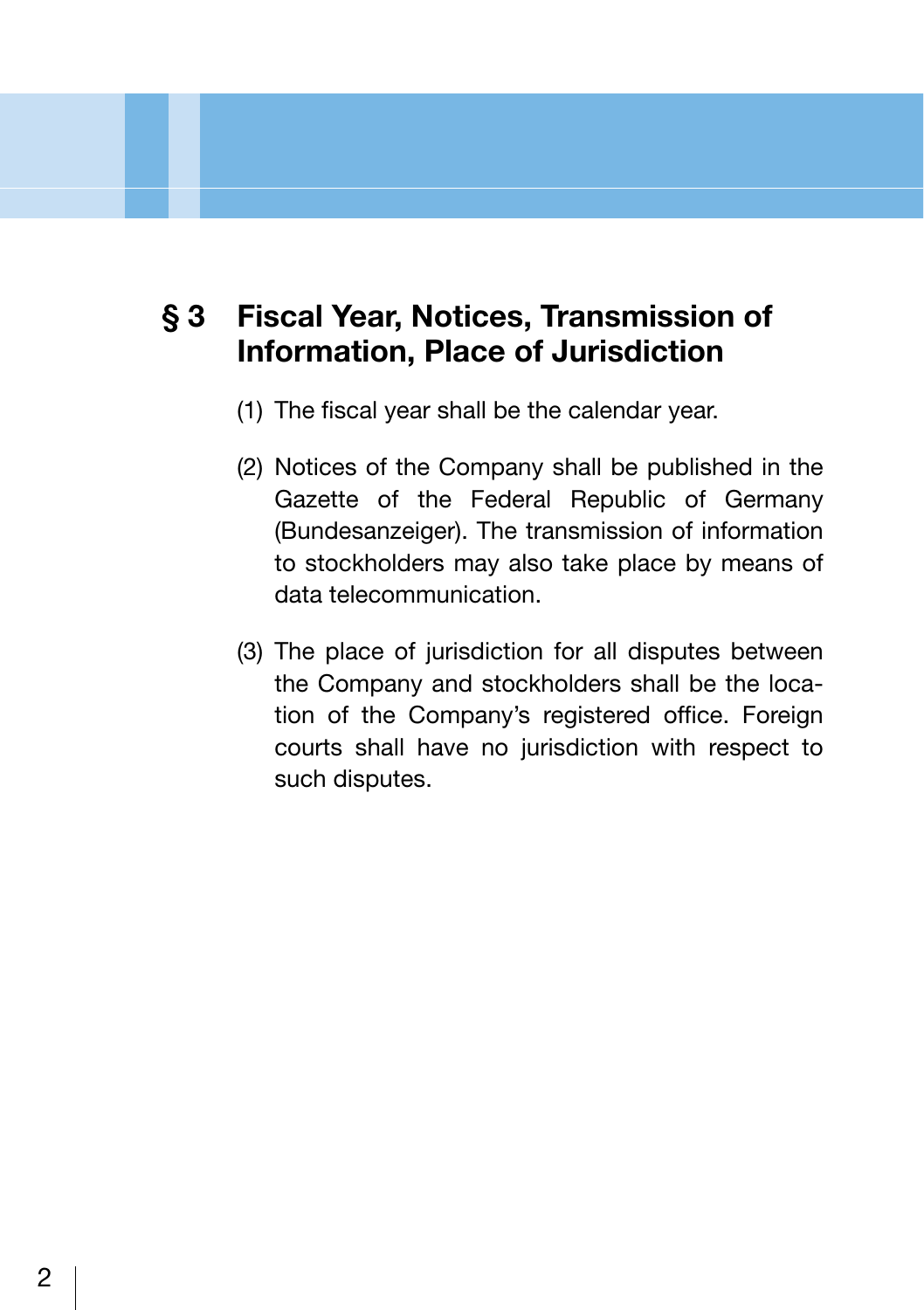#### **Capital Stock and Shares**

# **§ 4 Capital Stock**

- (1) The capital stock amounts to  $\epsilon$  2,116,986,388.48 and is divided into 826,947,808 registered shares (no-par shares).
- (2) The Board of Management is authorized, with the consent of the Supervisory Board, to increase the capital stock by up to a total of EUR 530,000,000.00 by issuing no-par value registered shares on one or more occasions in the period up to April 28, 2019. New no-par value registered shares can be issued against cash or noncash contributions, whereby capital increases against noncash contributions may only be made up to a total of EUR 423,397,120.00 (Authorized Capital I). Stockholders must generally be granted subscription rights. Subscription rights can also be granted to stockholders indirectly in accordance with section 186(5) of the AktG. However, the Board of Management is authorized, with the consent of the Supervisory Board, to disapply stockholders' subscription rights:
	- where the subscription ratio gives rise to fractions in the case of capital increases against cash or noncash contributions;
	- to the extent necessary to grant the holders of bonds with warrants or conversion rights or obligations issued by the Company or its group companies a right to subscribe for new shares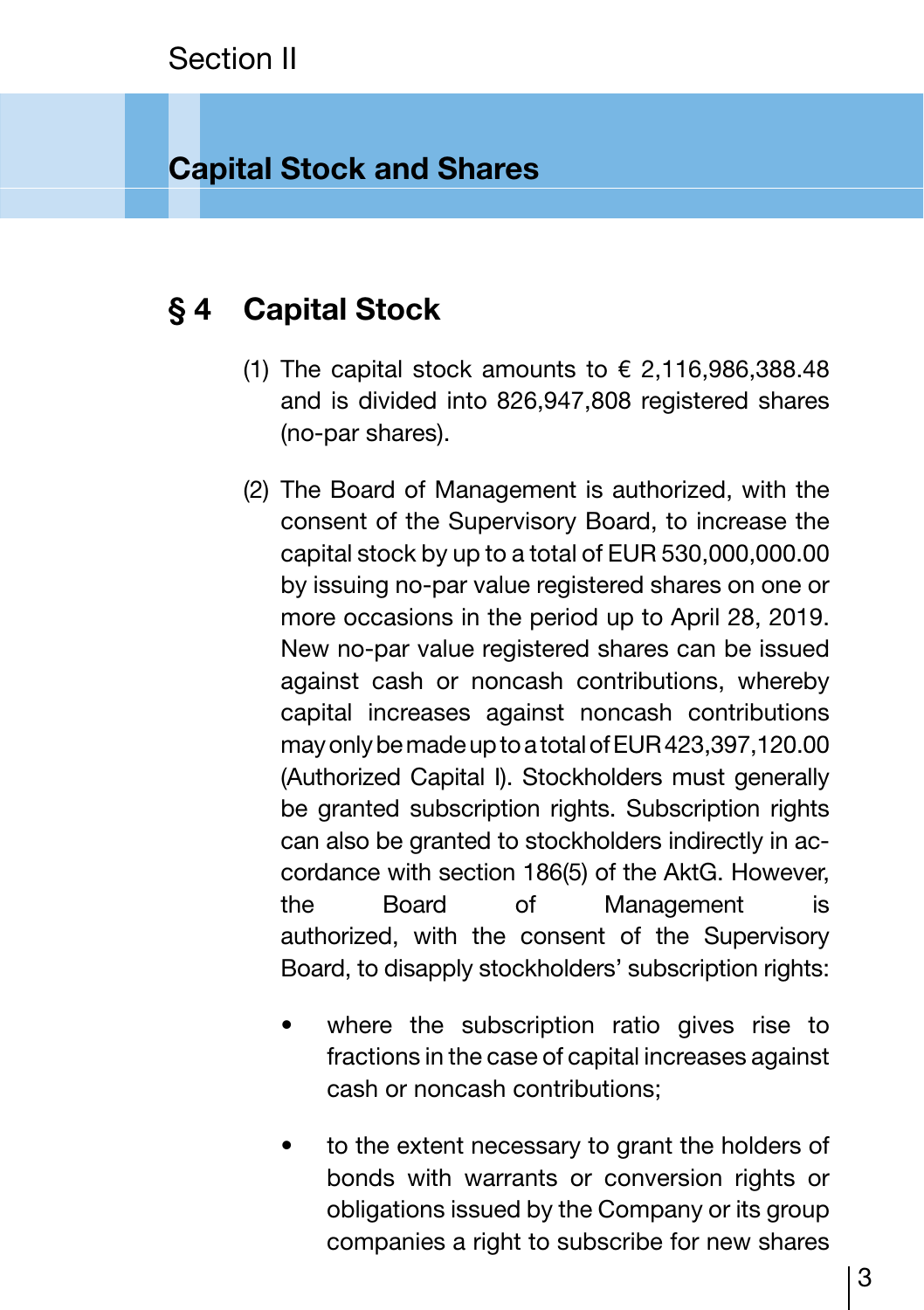to the extent to which they would be entitled after exercise of their warrants or conversion rights, or performance of their exercise or conversion obligations;

- if the shares are issued in connection with the admission of shares to a foreign stock exchange and the total interest in the capital stock attributable to the new shares for which subscription rights are to be disapplied does not exceed 10% of the existing capital stock on the date of entry of the authorization in the commercial register or, in the event that this amount is lower, 10% of the existing capital stock on the date of issue of the new shares;
- if capital is increased against noncash contributions to issue shares for the purpose of acquiring companies, parts of companies, interests in companies, or other assets;
- to implement a scrip dividend in which stockholders are given the option of contributing their dividend entitlements to the Company (either in whole or in part) as a noncash contribution against the issue of new shares from Authorized Capital I.

The interest in the capital stock attributable to those shares issued against cash or noncash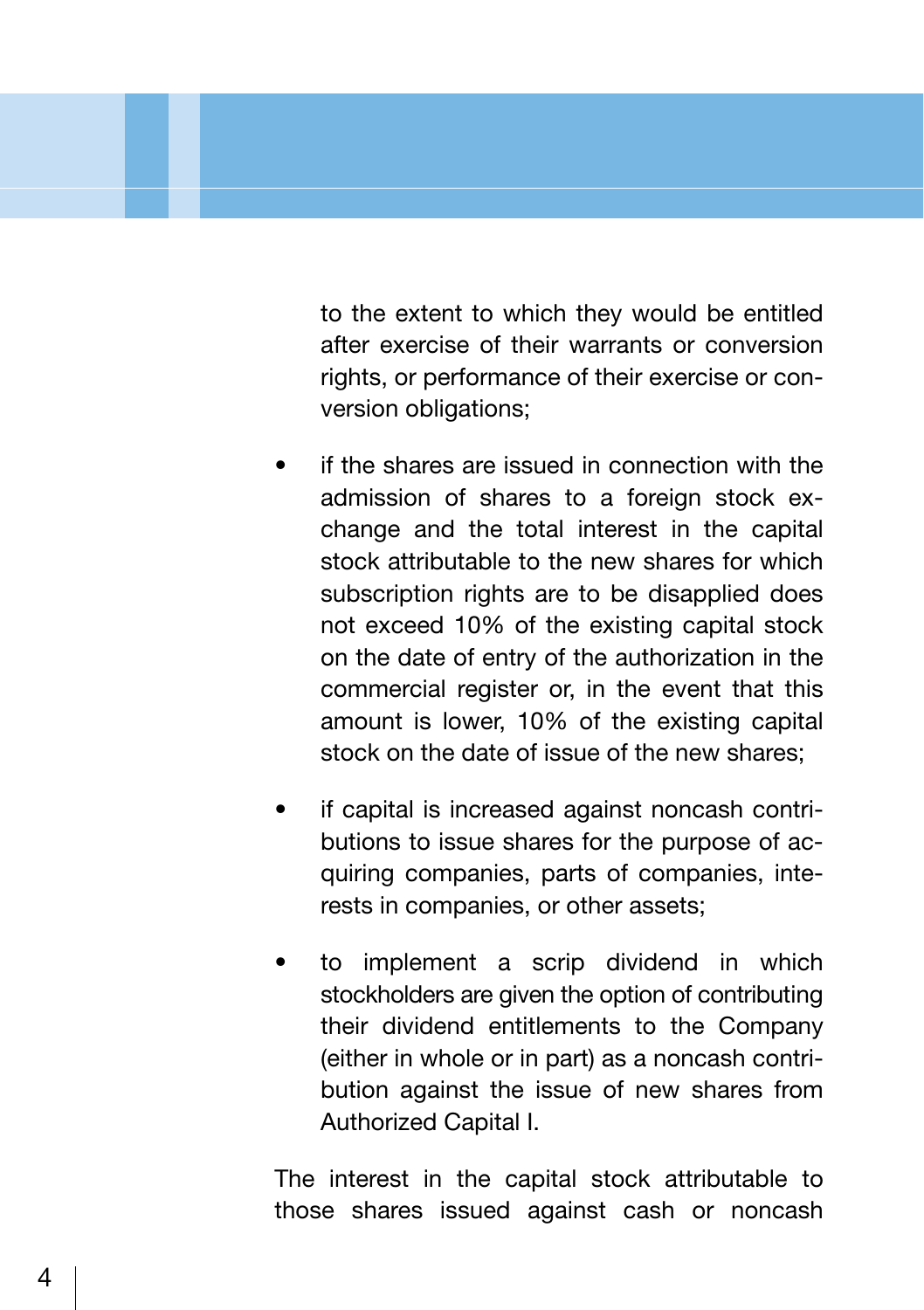contributions while disapplying stockholders' subscription rights may not exceed a total of 20% of the Company's existing capital stock on the date of the resolution by the Annual Stockholders' Meeting. The Board of Management shall decide, with the consent of the Supervisory Board, on the details of the rights attached to the shares and all additional conditions governing their issuance, including the issue price.

- (3) The Board of Management is authorized, with the consent of the Supervisory Board, to increase the capital stock against cash contributions by up to a total of EUR 211,698,560.00 by issuing no-par value registered shares on one or more occasions in the period up to April 28, 2019 (Authorized Capital II). Stockholders must be granted subscription rights. Subscription rights can also be granted to stockholders indirectly in accordance with section 186(5) of the AktG. However, the Board of Management is authorized, with the consent of the Supervisory Board, to disapply stockholders' subscription rights:
	- where the subscription ratio gives rise to fractions;
	- if capital is increased against cash contributions and the total interest in the capital stock attributable to the new shares for which subscription rights are to be disapplied does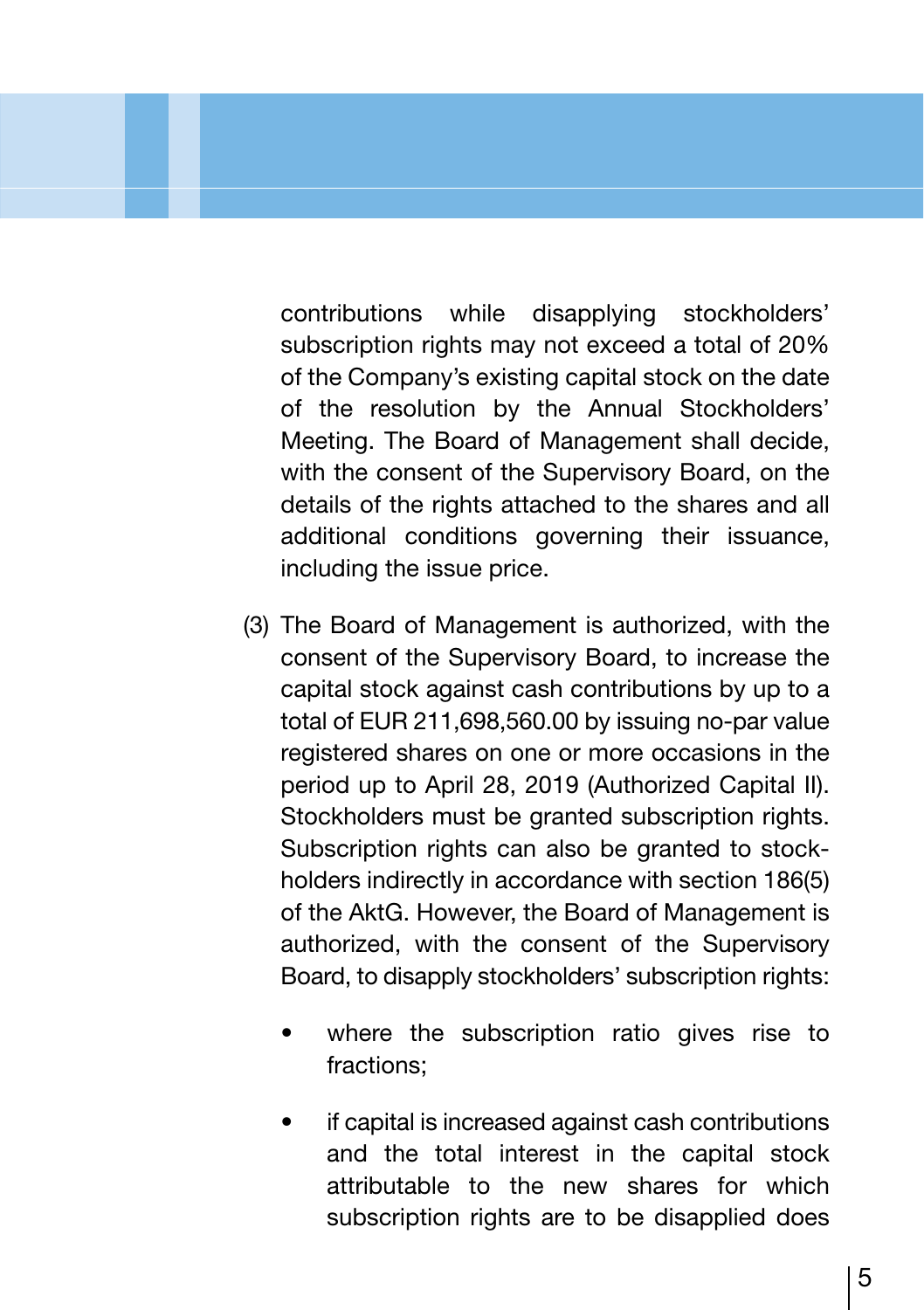not exceed 10% of the existing capital stock on the date of entry in the commercial register of the authorization or, in the event that this amount is lower, 10% of the existing capital stock on the date of issue of the new shares, and the issue price of the new shares issued against cash consideration is not materially lower than the market price of the Company's existing listed shares of the same class at the time when the issue price is finalized by the Board of Management within the meaning of section 203(1) and (2) in conjunction with section 186(3) sentence 4 of the AktG. In accordance with section 71(1) no. 8 sentence 5 in conjunction with section 186(3) sentence 4 of the AktG, all own shares sold while disapplying stockholders' subscription rights on or after April 29, 2014, are counted towards the above-mentioned 10% limit. This limit also includes those shares that have been or will be issued to settle bonds with warrants or conversion rights or obligations, provided that the bonds are issued while disapplying subscription rights on or after April 29, 2014, by application of section 186(3) sentence 4 of the AktG, with the necessary modifications.

 The Board of Management shall decide, with the consent of the Supervisory Board, on the details of the rights attached to the shares and all additional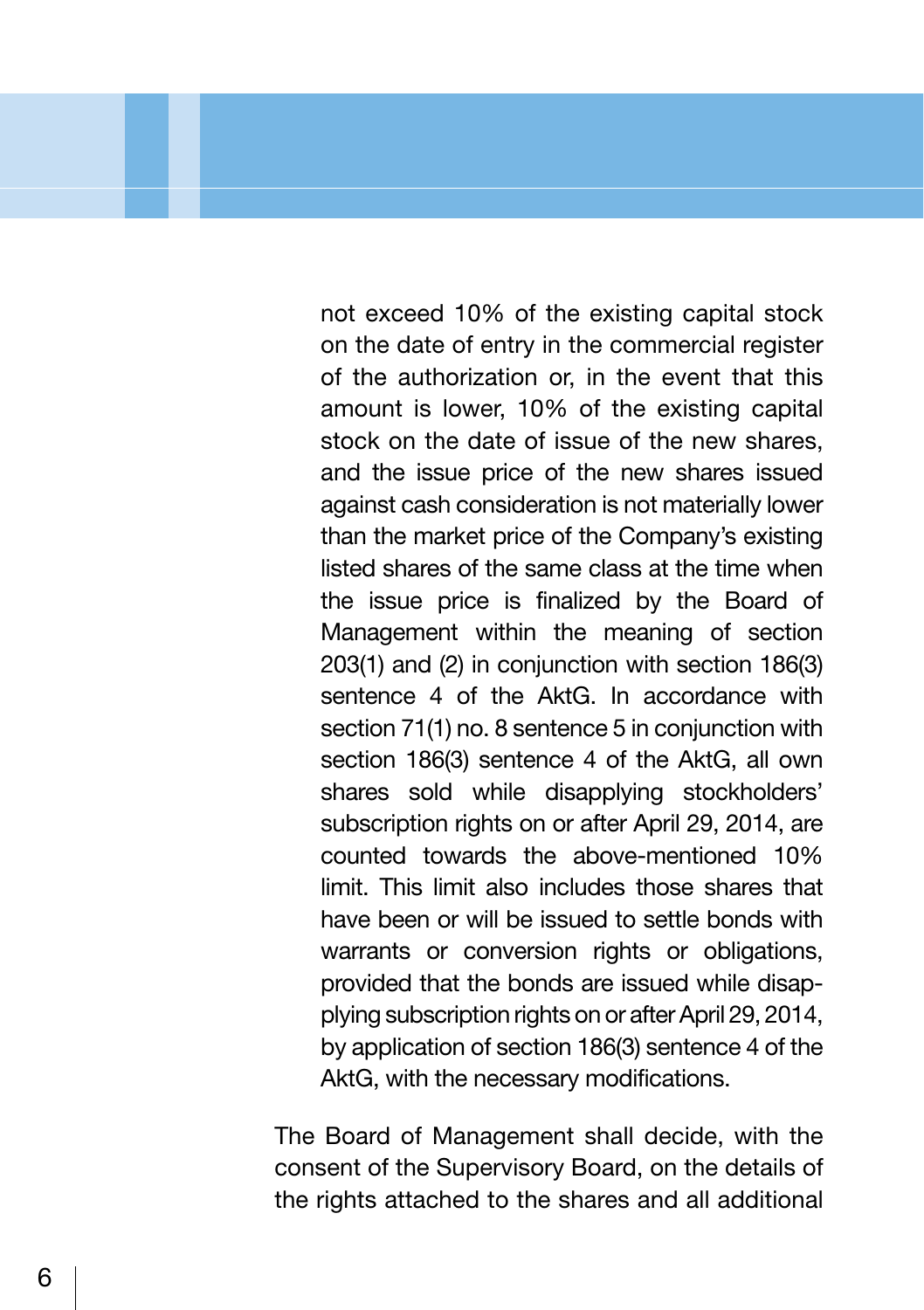conditions governing their issuance, including the issue price.

(4) The capital stock will be conditionally increased by an additional amount of up to EUR 211,698,560.00, composed of up to 82,694,750 no-par value shares (Conditional Capital 2014). The conditional capital increase will only be implemented to the extent that the holders of options or conversion rights, or those persons obliged to exercise options or perform conversions under bonds with warrants or convertible bonds, profit participation certificates, or income bonds (or combinations of these instruments), which will be issued or guaranteed on the basis of the authorization resolved by the Annual Stockholders' Meeting on April 29, 2014, by Bayer AG or a group company of Bayer AG within the meaning of section 18 of the AktG in which Bayer AG has a direct or indirect interest in a minimum of 90% of the votes and capital, exercise their options or conversion rights, or, to the extent that they are obliged to exercise the option or conversion, fulfill their obligation to exercise the option or perform the conversion and to the extent that no other forms of settlement are employed. The new shares will be issued at the option premium or conversion price to be determined in accordance with the authorizing resolution referred to above.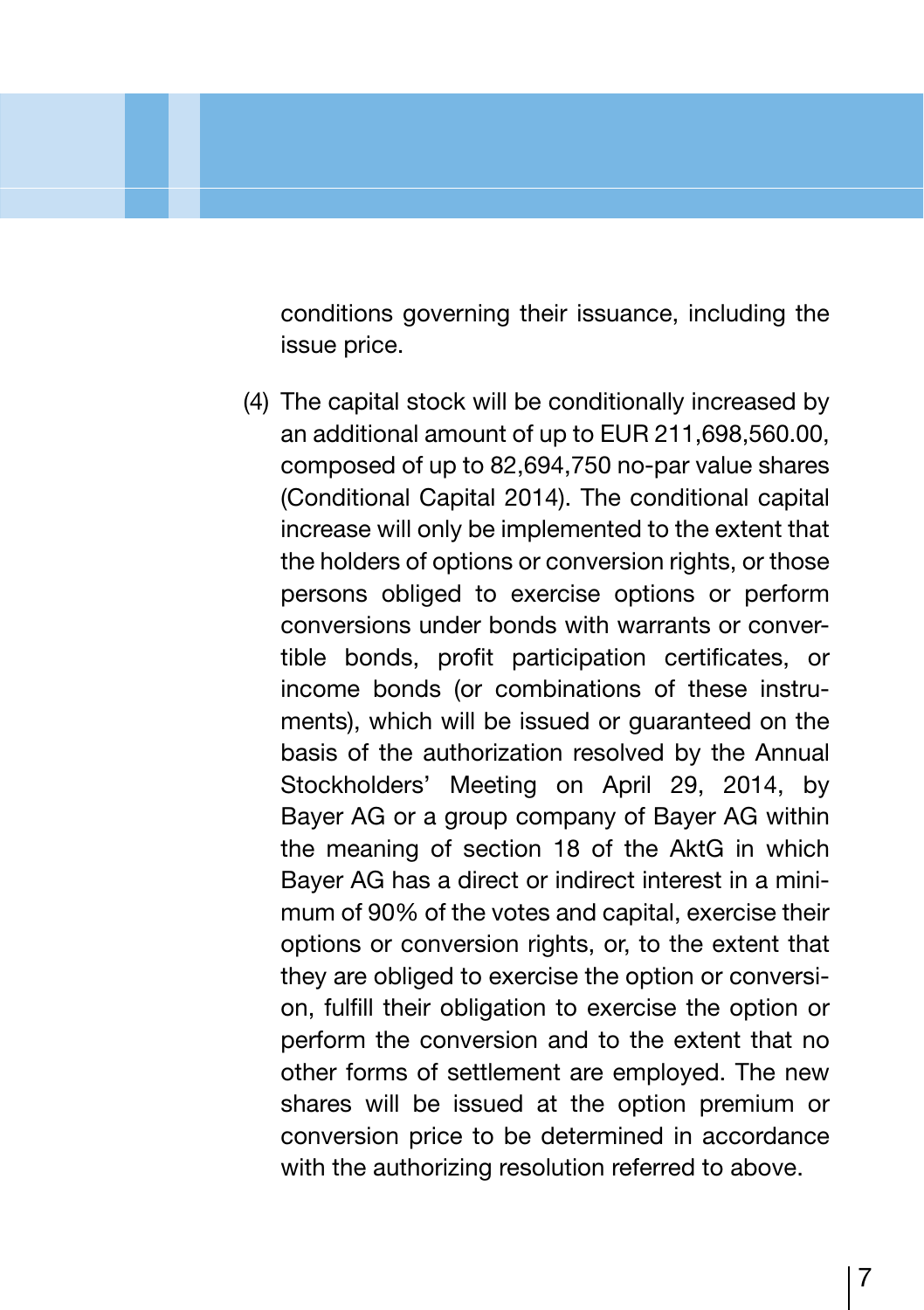The new shares will participate in profits from the beginning of the fiscal year in which they come into existence as a result of the exercise of options or conversion rights or the fulfillment of exercise or conversion obligations; contrary to this, the Board of Management, with the consent of the Supervisory Board, may determine that the new shares participate in profits from the beginning of the fiscal year for which, at the point in time when the options or conversion rights are exercised or the exercise or conversion obligations are fulfilled, the Annual Stockholders' Meeting has not yet adopted a resolution on the appropriation of the distributable profit.

The Board of Management is authorized, with the consent of the Supervisory Board, to determine the further details of the implementation of the conditional capital increase.

(5) In the event of a capital increase, the dividend entitlement may be determined differently from that specified in Section 60 of the German Stock Corporation Act (Aktiengesetz).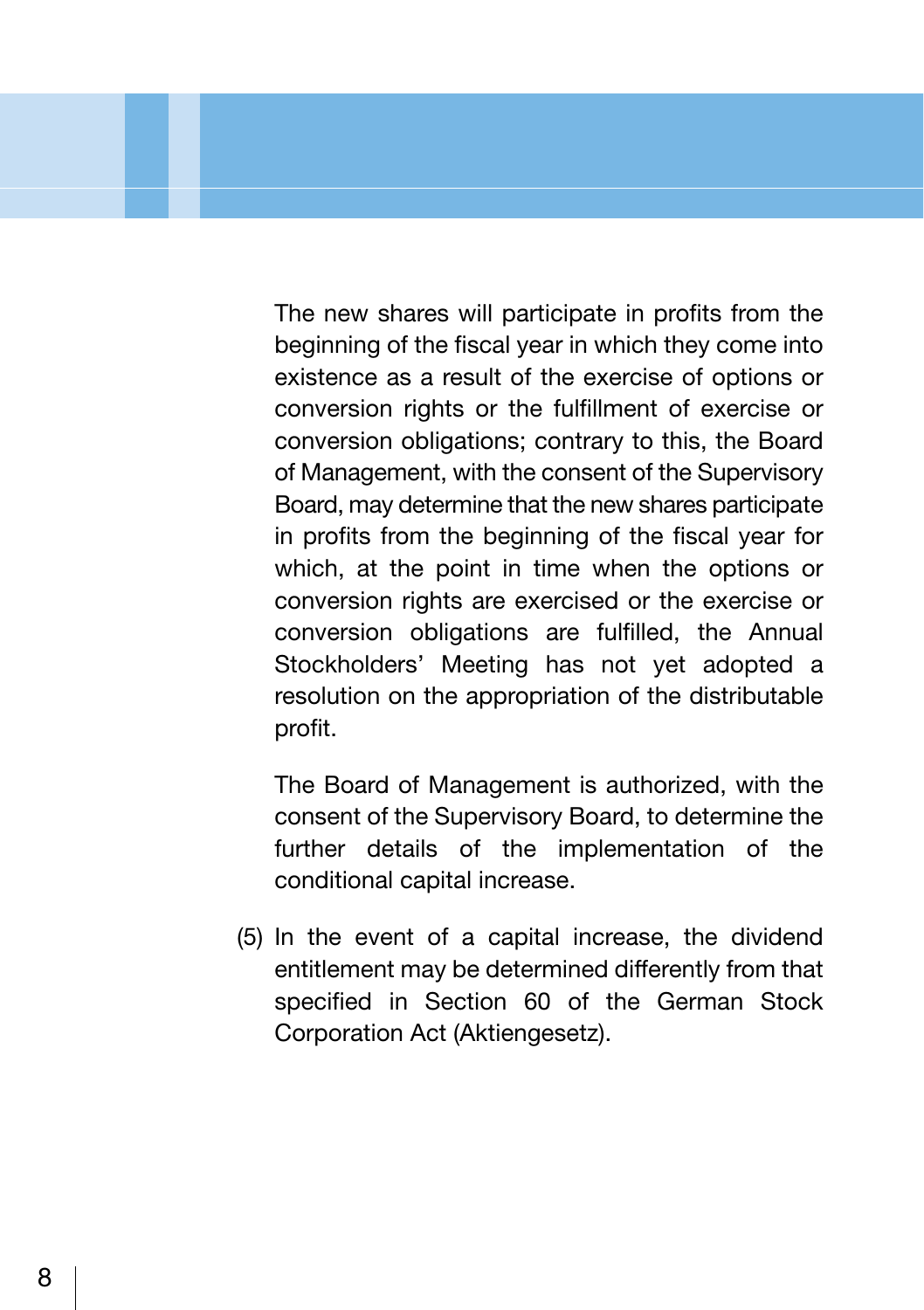# **§ 5 Shares**

- (1) Stockholders shall have no entitlement to the issuance of share certificates.
- (2) The Board of Management shall have the right to decide on any issuance of share certificates and all details of such issuance.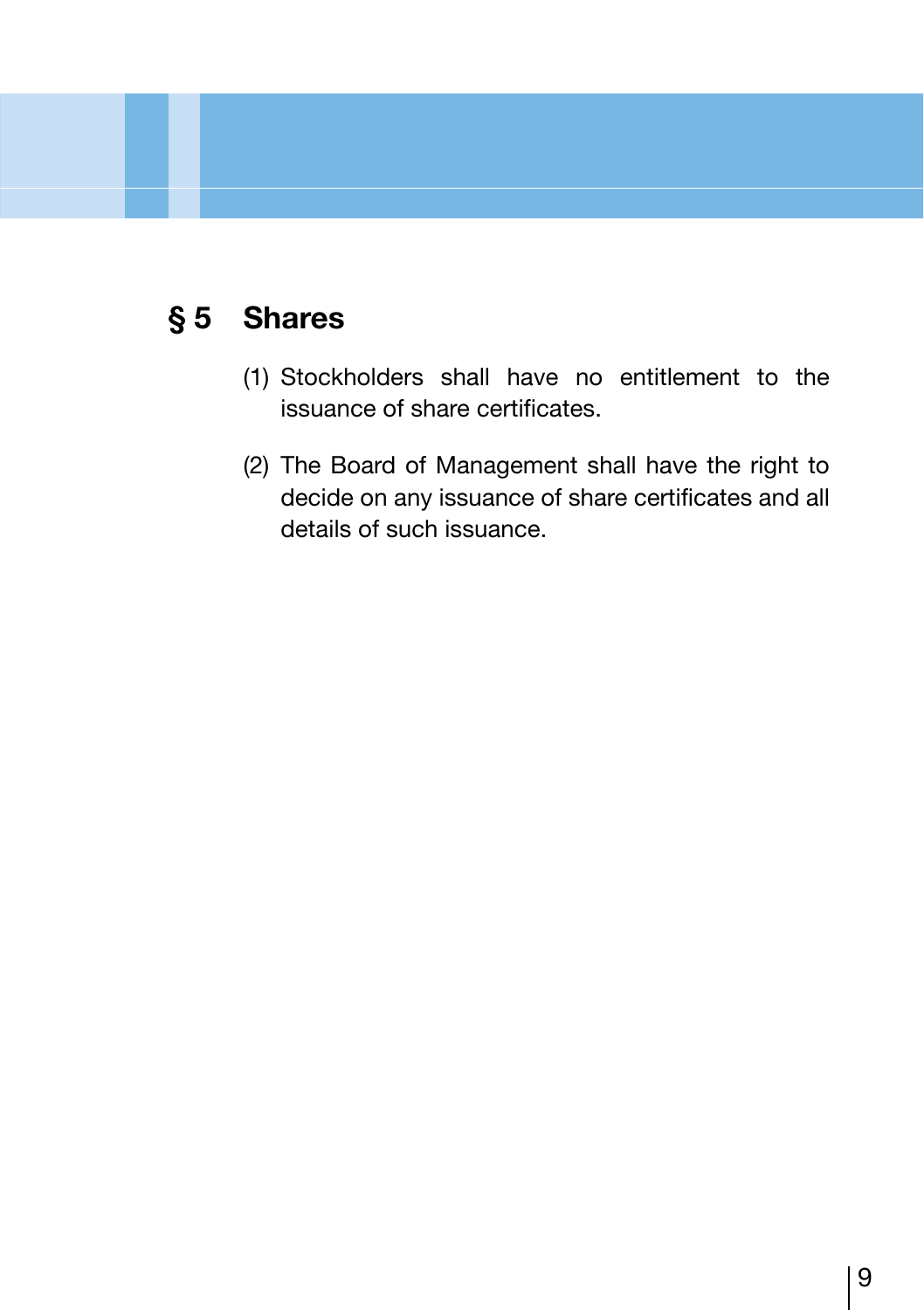Section III

#### **Constitution**

#### **A. The Board of Management**

#### **§ 6 Composition, Rules of Procedure**

- (1) The Board of Management shall consist of at least two members. The number of members of the Board of Management shall otherwise be determined by the Supervisory Board. The Supervisory Board may appoint one member of the Board of Management to be Chairman of the Board of Management and one member of the Board of Management to be Vice Chairman of the Board of Management.
- (2) The Board of Management may, by unanimous resolution, decide on its own Rules of Procedure if these have not been issued for the Board of Management by the Supervisory Board.

#### **§ 7 Power of Representation**

The Company is represented by two members of the Board of Management or by one member of the Board of Management acting jointly with a Prokurist (authorized signatory with full power of representation).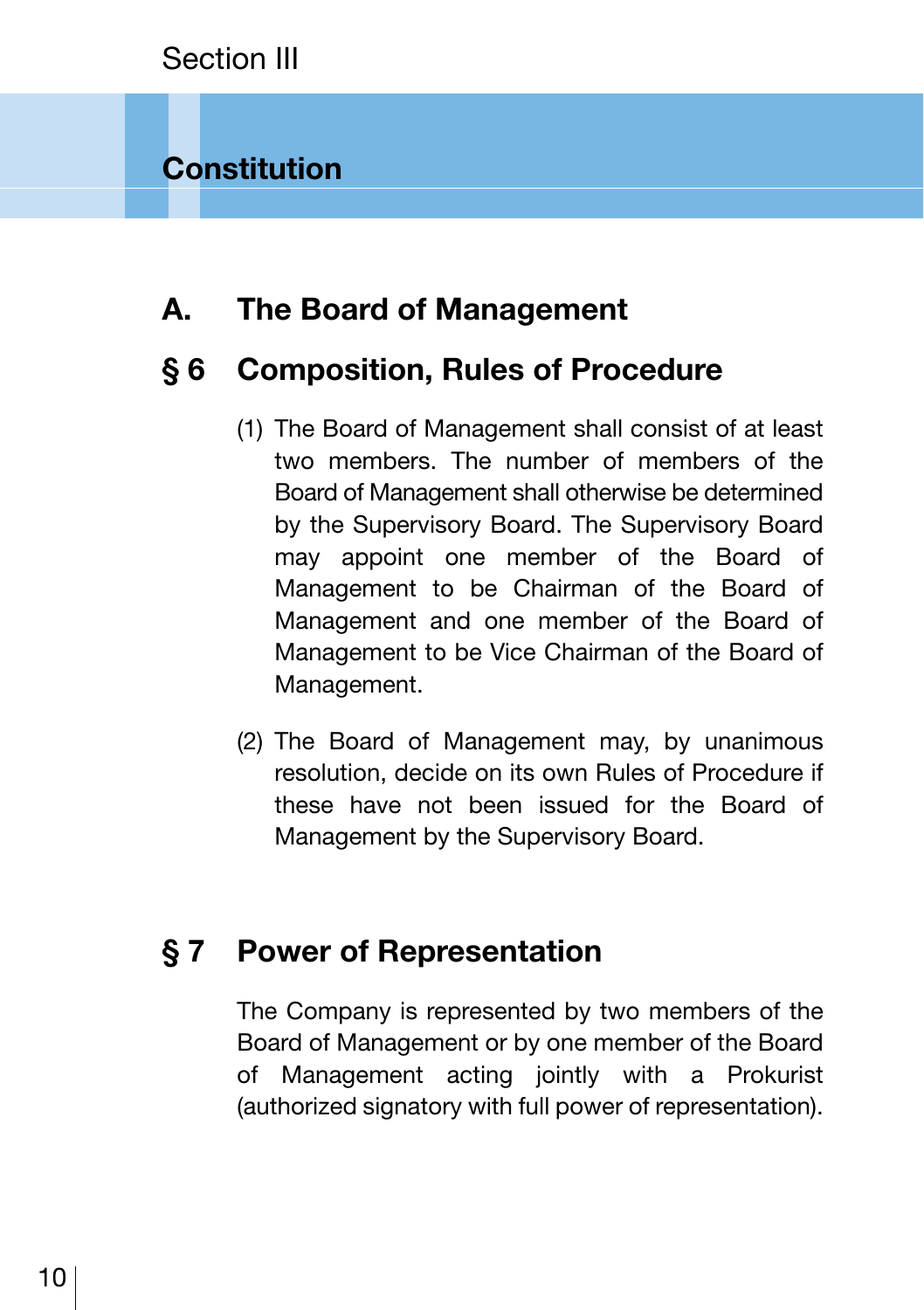## **B. The Supervisory Board**

#### **§ 8 Composition, Election, Term of Office**

- (1) The Supervisory Board shall consist of 20 members. Ten members shall be elected by the Stockholders' Meeting in accordance with the provisions of the German Stock Corporation Act (Aktiengesetz), and ten by the employees in accordance with the provisions of the Codetermination Act (Mitbestimmungsgesetz) of May 4, 1976.
- (2) The members of the Supervisory Board shall be elected for a term extending to the end of the Stockholders' Meeting that resolves about ratification of the actions of the Supervisory Board in the fourth fiscal year after commencement of their terms of office, not counting the fiscal year in which the terms of office begin (standard term of office). The Annual Stockholders' Meeting may specify a term of office that is shorter than the standard term of office for individual, but no more than five, Supervisory Board members at the time of their election and, subject to the statutory limits, specify differing start and end dates for their term of office.
- (3) The Stockholders' Meeting may, at the same time as it elects the members of the Supervisory Board, elect one or more substitute members. The substitute members shall replace members who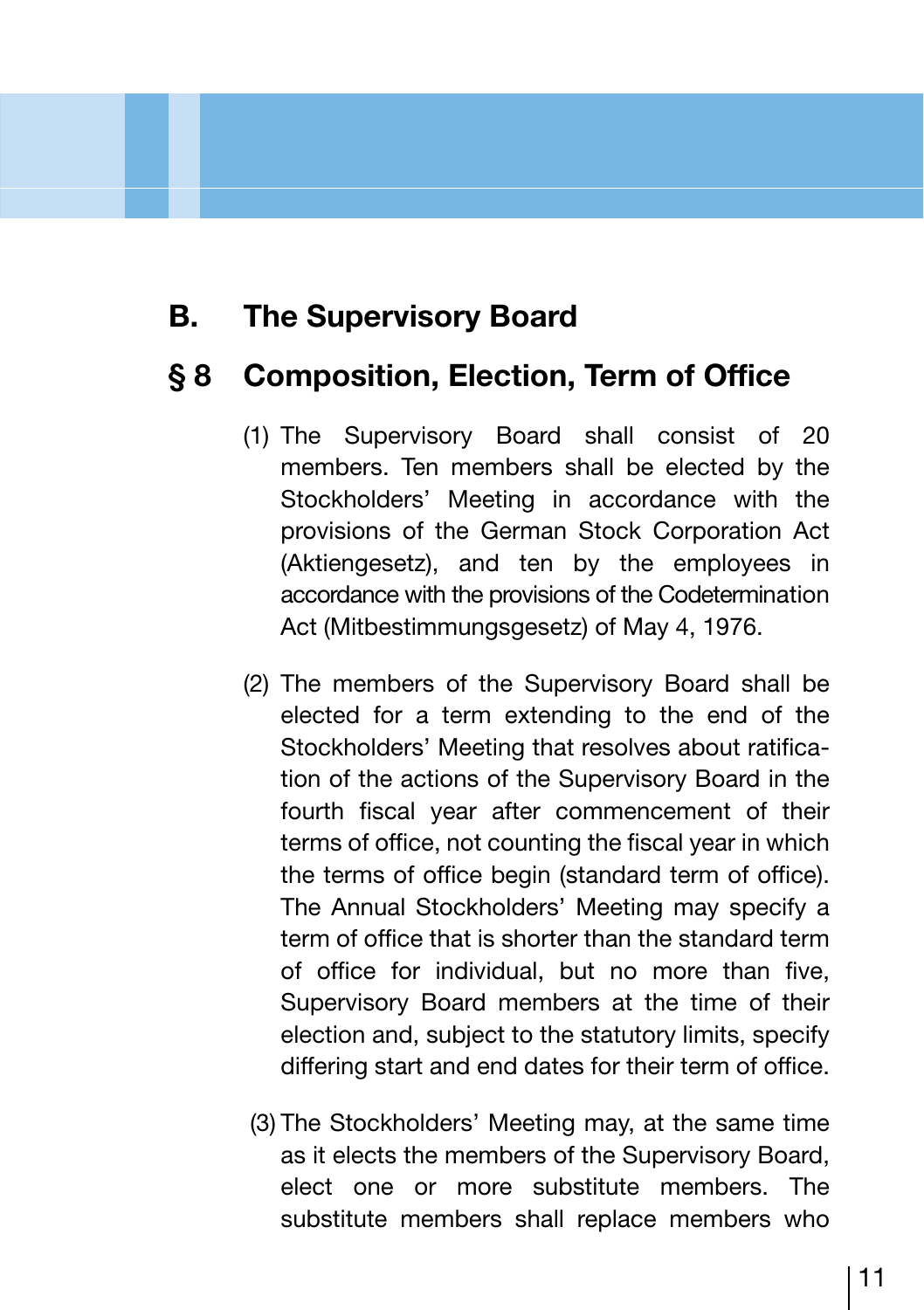have ceased to be members of the Supervisory Board for the remainder of their terms of office. The election of substitute members for the employee representatives on the Supervisory Board shall take place in accordance with the provisions of the Codetermination Act (Mitbestimmungsgesetz).

- (4) If a member of the Supervisory Board to be elected by the Stockholders' Meeting ceases to be a member of the Supervisory Board before the end of his or her term of office and if no elected substitute is available, an election shall be held to determine a successor for the remainder of the term of office of the member who has left the Supervisory Board prematurely, unless the successor is specifically elected for a differing term.
- (5) Members of the Supervisory Board may resign at any time by giving two weeks' written notice to the Chairman of the Supervisory Board or to the Board of Management. The dismissal of a member of the Supervisory Board elected by the stockholders shall require a majority of at least three quarters of the votes cast.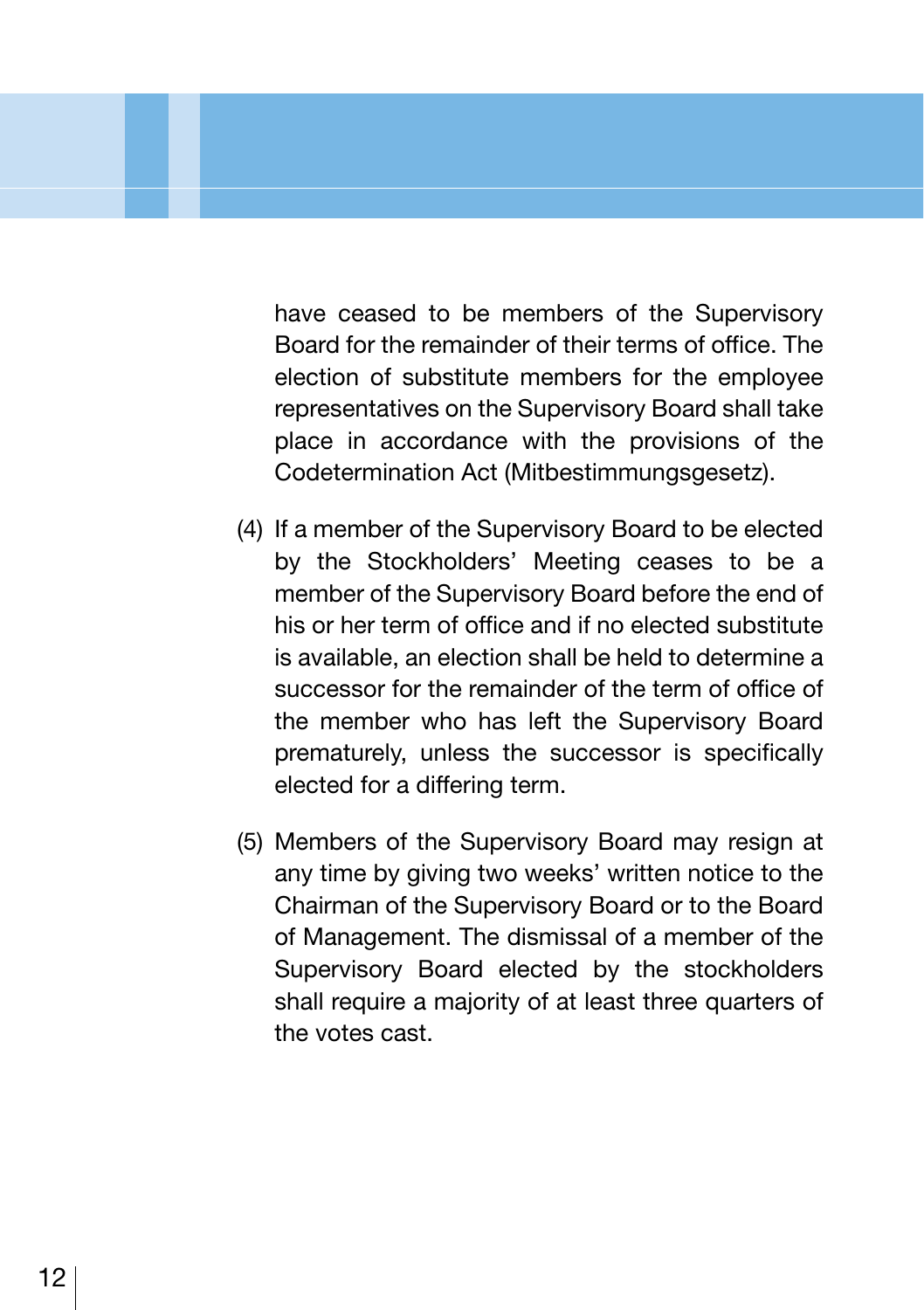#### **§ 9 Chairman and Vice Chairman**

- (1) The Supervisory Board shall elect a Chairman and a Vice Chairman from among its members. The election shall take place in accordance with the provisions of the Codetermination Act (Mitbestimmungsgesetz).
- (2) Unless a shorter term of office is determined at the time of their election, the Chairman and Vice Chairman of the Supervisory Board shall be elected as Chairman and Vice Chairman, respectively, for the duration of their membership of the Supervisory Board. This election shall take place at a meeting which, without having to be separately convened, shall take place immediately after the Stockholders' Meeting during which elections to the Supervisory Board were held.
- (3) If the Chairman or the Vice Chairman of the Supervisory Board ceases to be a member before the end of his or her term of office, the Supervisory Board shall elect a successor at its next meeting. If the Chairman of the Supervisory Board ceases to be a member, such meeting shall be convened by the Vice Chairman.
- (4) The Vice Chairman shall only acquire the rights and obligations of the Chairman if the latter is unable to attend and if those rights and obligations are, in this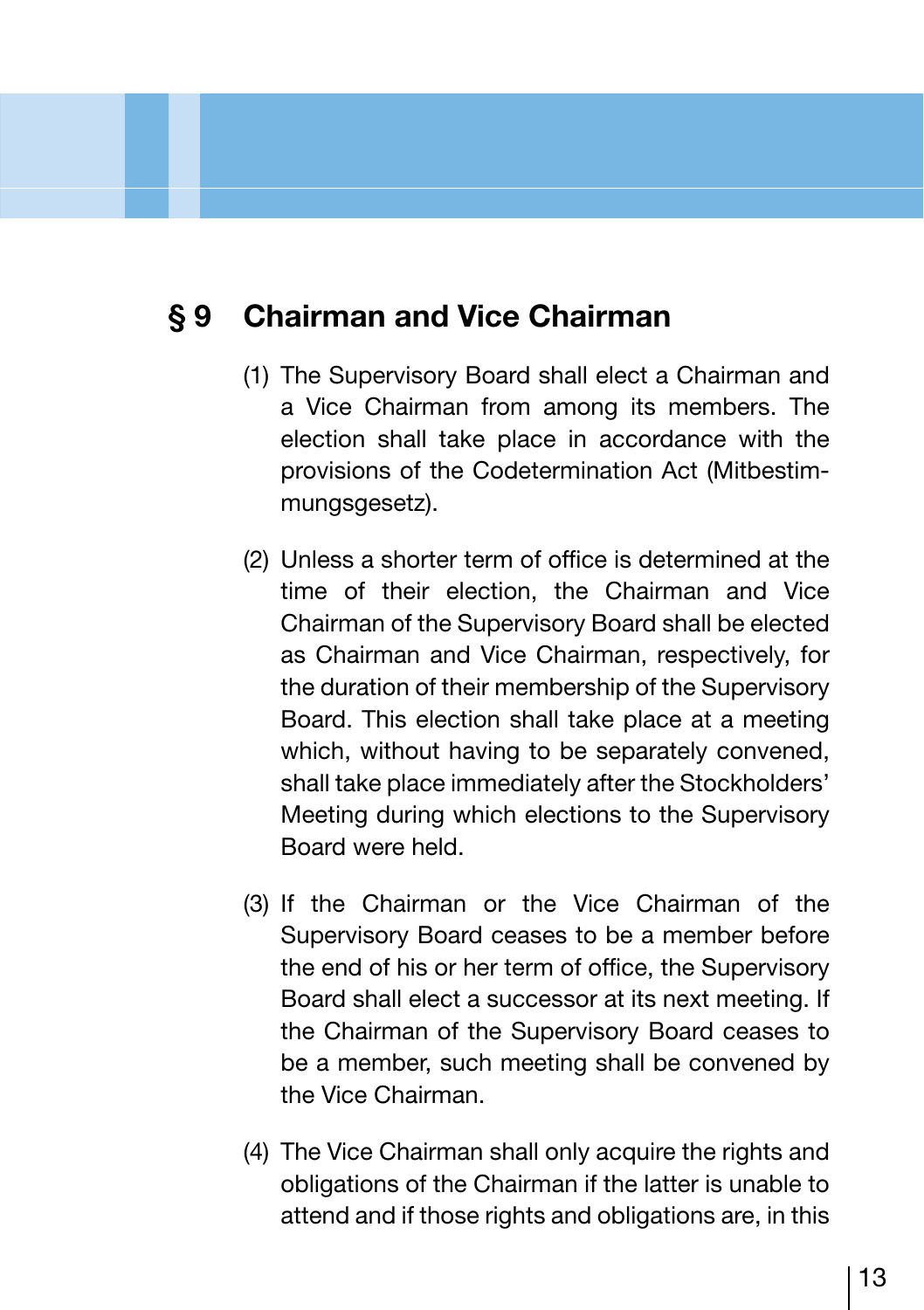event, explicitly assigned to the Vice Chairman by law or under these Articles of Incorporation.

#### **§ 10 Convening of Meetings and Passing of Resolutions**

- (1) The Chairman of the Supervisory Board shall convene and chair the meetings of the Supervisory Board. The Supervisory Board shall meet twice per calendar half-year. Additional meetings shall be held if required by law or if deemed appropriate for business reasons.
- (2) The members of the Board of Management may attend meetings of the Supervisory Board unless the Chairman of the Supervisory Board determines otherwise for a particular reason.
- (3) The Supervisory Board shall be deemed to have a quorum if at least one half of the number of members of which it is required to consist participate in voting. A member also participates in the passing of the resolution if he or she abstains from voting. Absent members of the Supervisory Board may participate in the passing of a resolution if they arrange for written votes to be cast by other members of the Supervisory Board. A vote sent by fax or by another commonly used means of communication shall also be deemed to be a written vote.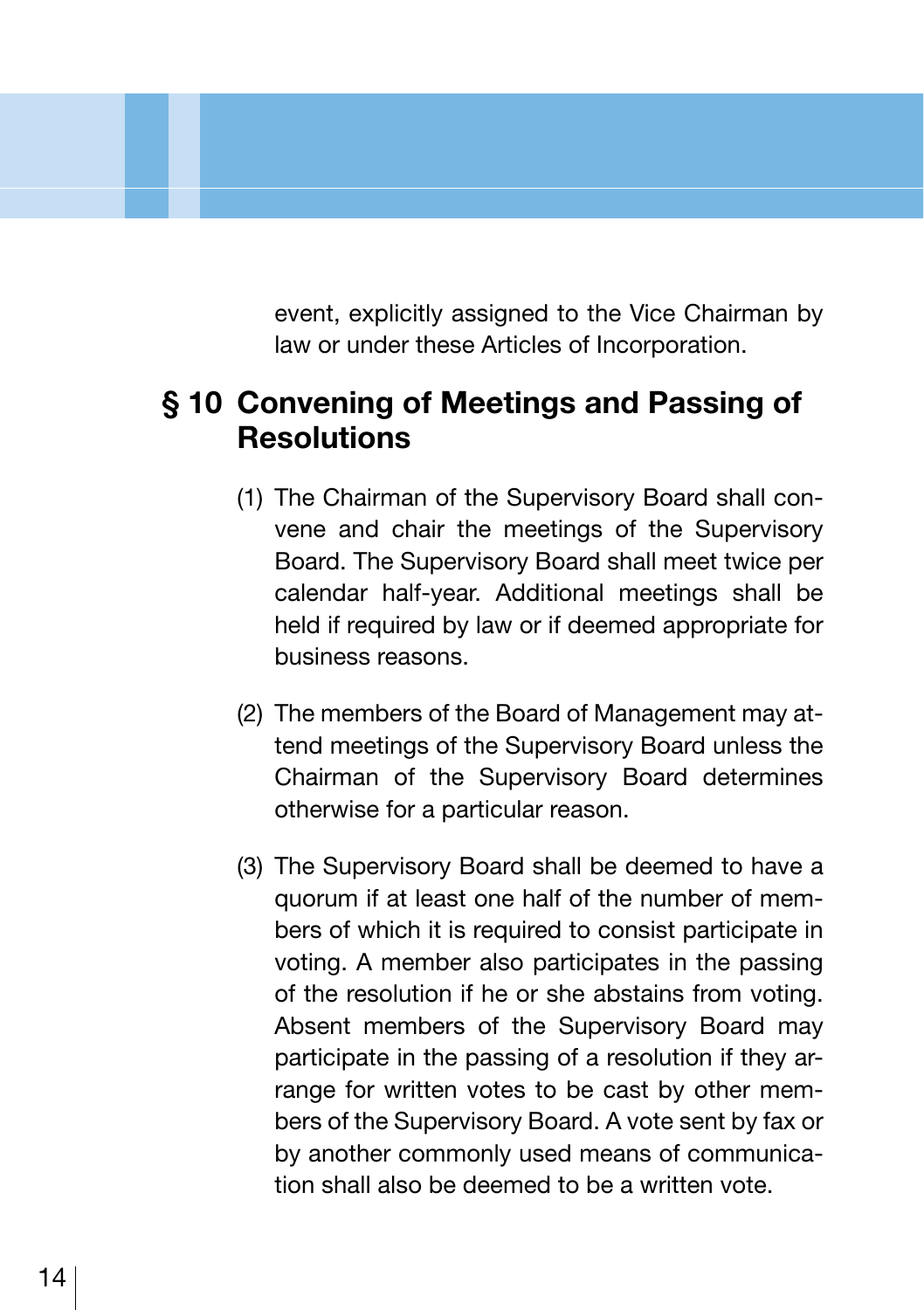- (4) If, at a meeting of the Supervisory Board, the number of stockholder representatives and the number of employee representatives who participate in voting are not equal, a revote shall be taken if so requested by two members of the Supervisory Board. Such revote shall be taken at the next regular meeting, unless a special meeting of the Supervisory Board is convened. Thereafter, no further revote shall be permitted to take place at the request of only a minority of the members.
- (5) At the instigation of the Chairman, the Supervisory Board may also pass resolutions by casting votes verbally, by telephone, in writing, by fax, or via another common communication medium. Such resolutions shall be confirmed in writing by the Chairman and recorded in the minutes of the next meeting.
- (6) Resolutions of the Supervisory Board shall be passed by a majority of the votes cast, except where otherwise provided by law. In case of a tie, the Chairman of the Supervisory Board shall have the casting vote, if the stalemate continues after a second voting on the same subject matter.
- (7) Minutes of the deliberations and resolutions of the Supervisory Board shall be recorded and filed. They must be signed by the Chairman.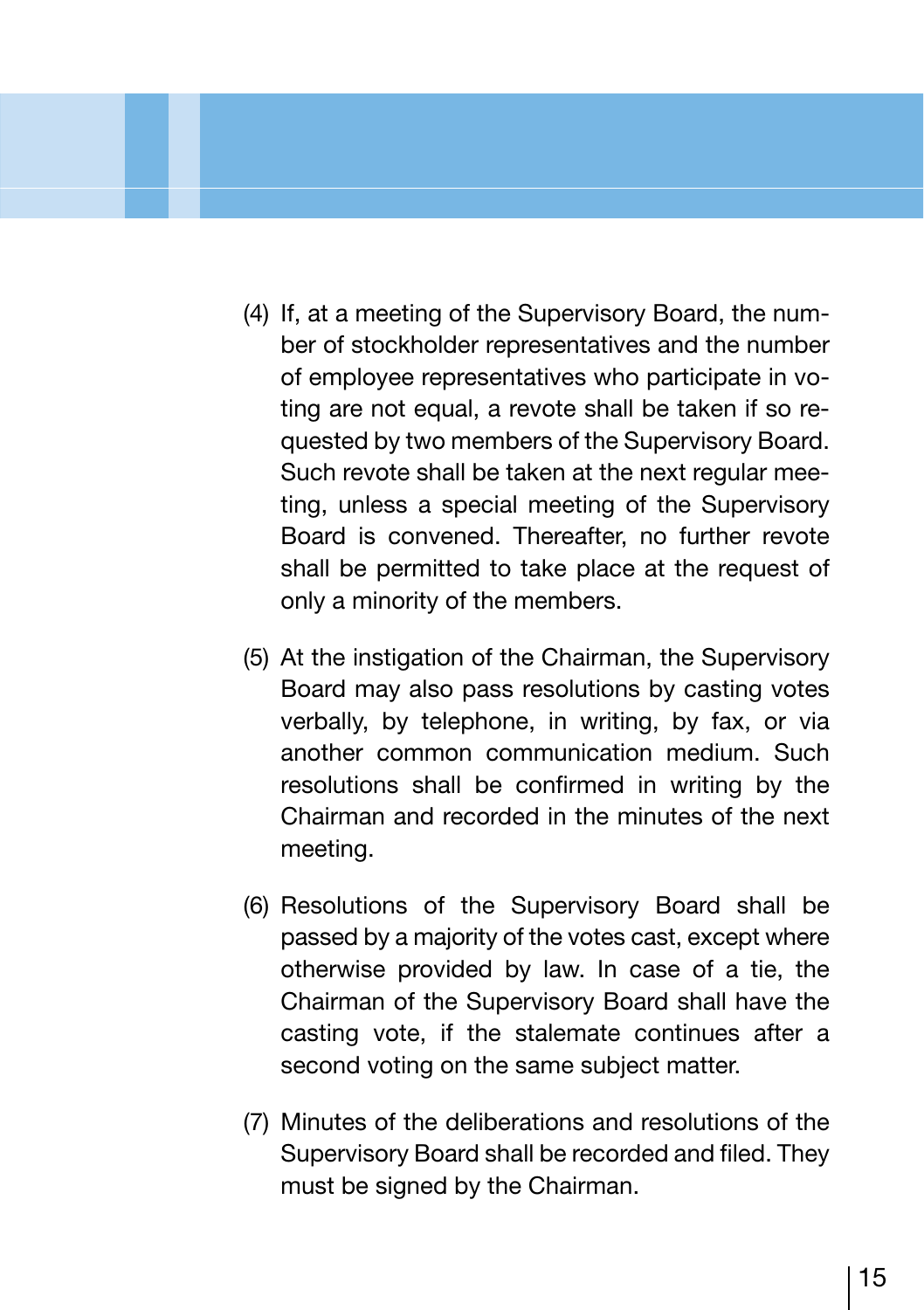- (8) Declarations by the Supervisory Board and its committees shall be made by the Chairman on behalf of the Supervisory Board. The Chairman, but not the other members, is authorized to receive declarations on behalf of the Supervisory Board.
- (9) The Supervisory Board may resolve on amendments to these Articles of Incorporation that relate solely to their wording.

# **§ 11 Rules of Procedure and Committees**

- (1) The Supervisory Board shall decide on its own Rules of Procedure.
- (2) In addition to the committee pursuant to Section 27 para. 3 of the Codetermination Act (Mitbestimmungsgesetz), the Supervisory Board may establish other committees and appoint members of the Supervisory Board to such committees. Decision-making powers may be assigned to the committees as permitted by law.
- (3) The rules set out under Article 10 shall apply analogously to the committees. The committee may elect a Chairman from among its members if one has not been appointed by the Supervisory Board. If a committee vote is a tie and a second vote on the same resolution again produces a tie, the Chairman of the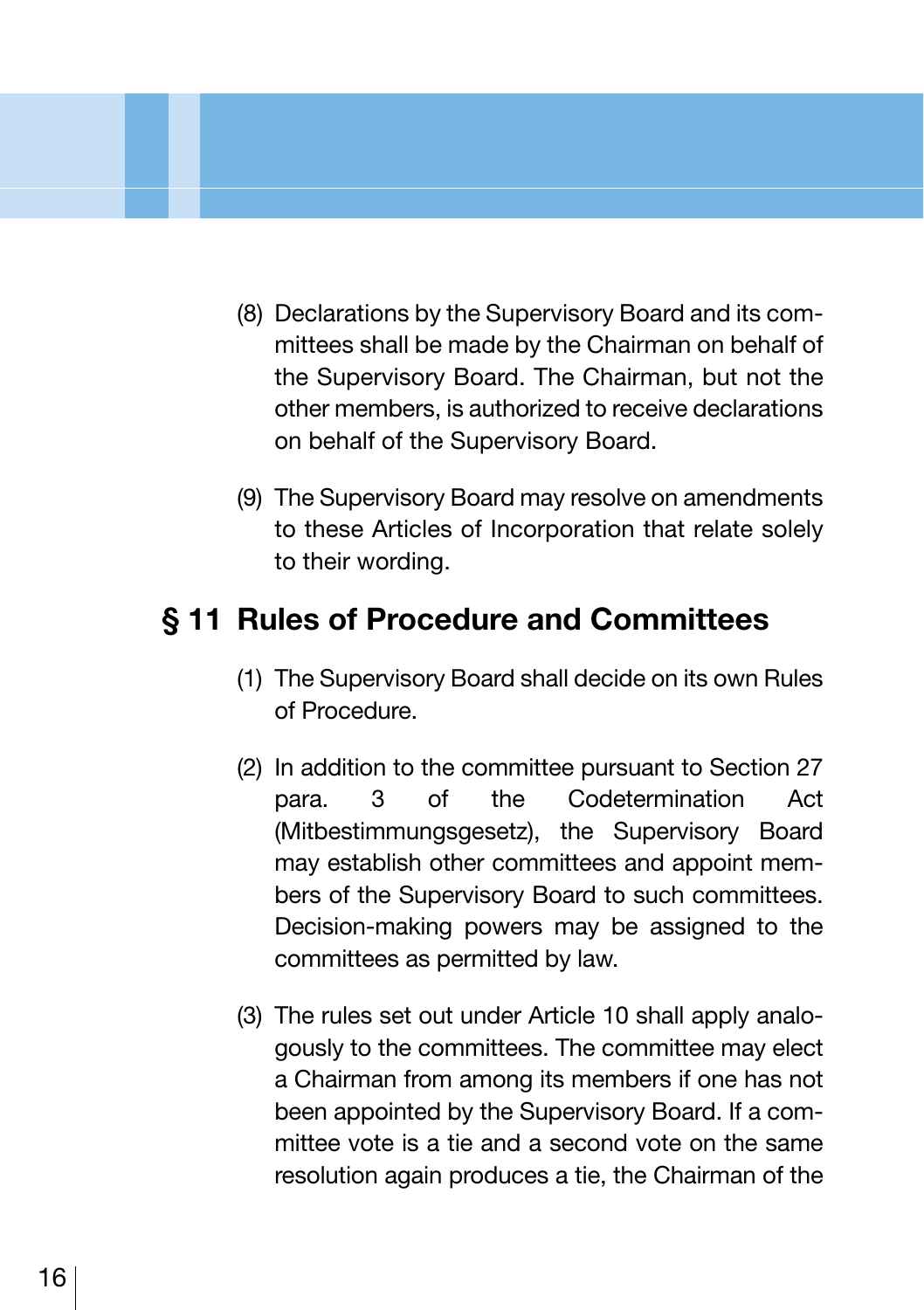committee shall have the casting vote. The Supervisory Board may regulate the activities of the committees in its Rules of Procedure.

# **§ 12 Compensation of the Supervisory Board**

- (1) Each member of the Supervisory Board shall receive a fixed annual compensation in the amount of EUR 120,000. Members of the Supervisory Board who also are members of a committee shall receive additional compensation.
	- (a) The additional compensation shall amount to EUR 120,000 for the chairman of the Audit Committee and EUR 60,000 for all other members of the Audit Committee.
	- (b) The additional compensation shall amount to EUR 60,000 for the chairmen of other committees and EUR 30,000 for all other members of other committees. This shall not apply to membership of the Nomination Committee.

 Committee work shall be compensated for no more than two committees; if this maximum is exceeded, compensation shall be based on the two with the highest compensation.

(2) Instead of the compensation according to paragraph 1, the Chairman shall receive annual fixed compensation of EUR 360,000, and the Vice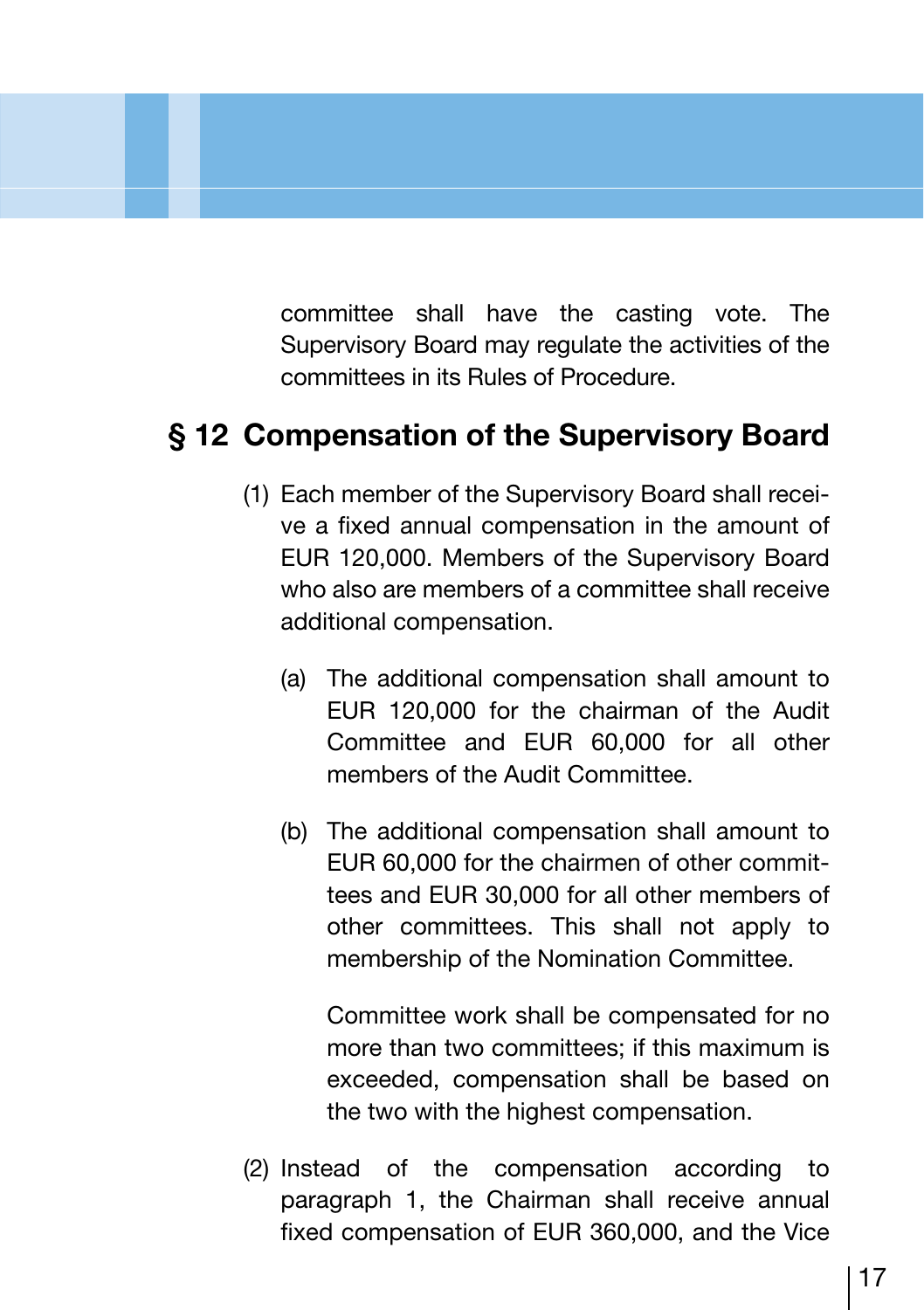Chairman shall receive EUR 240,000. This also covers membership and chairmanship of committees.

- (3) Supervisory Board members who have been members of the Supervisory Board or of one of its committees or who have held the position of chairman or vice chairman of the Supervisory Board or have chaired one of its committees for only a part of the fiscal year shall receive a lower compensation on a pro rata basis.
- (4) The members of the Supervisory Board shall additionally receive an attendance fee of EUR 1,000 for each time they personally attend a meeting of the Supervisory Board and its committees. The attendance fee shall be paid only once even when several meetings are held on one day.
- (5) The compensation shall be paid after the end of the relevant fiscal year.
- (6) The Company shall reimburse to the Supervisory Board members the expenses incurred through the exercise of their office, including any value added tax payable on their compensation and on the reimbursement of their expenses. The Company may take out liability insurance for the members of the Supervisory Board to cover their legal liability arising from their activities as members of the Supervisory Board.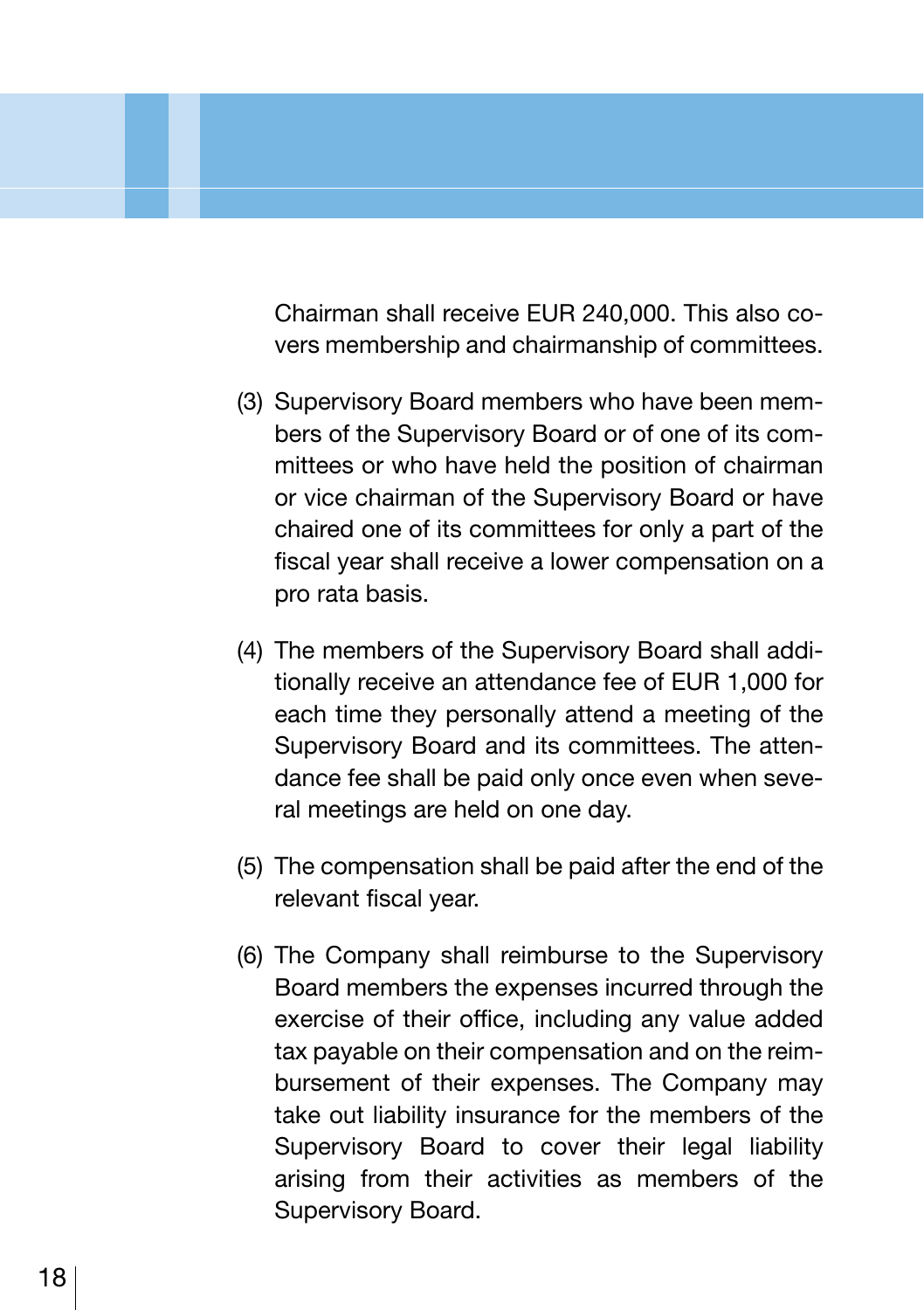# **C. The Stockholders' Meeting**

#### **§ 13 Place of the Stockholders' Meeting**

The Stockholders' Meeting shall be held at the Company's registered office or in a German city with over 100,000 inhabitants.

# **§ 14 Notice of the Stockholders' Meeting**

Insofar as no other persons are legally authorized to do so, the Stockholders' Meeting shall be convened by the Board of Management. To the extent no shorter deadline is permitted by law, notice shall be provided at least thirty days prior to the meeting. The convening deadline is extended by the days of the registration deadline (§ 15 paragraph 2).

# **§ 15 Right of Attendance**

- (1) Only those stockholders who are entered in the share register and have registered for the Stockholders' Meeting in time are entitled to attend the Meeting and to exercise voting rights.
- (2) Registration must be received by the Company at the address provided in the notice of the Stockholders' Meeting at least six days prior to the meeting.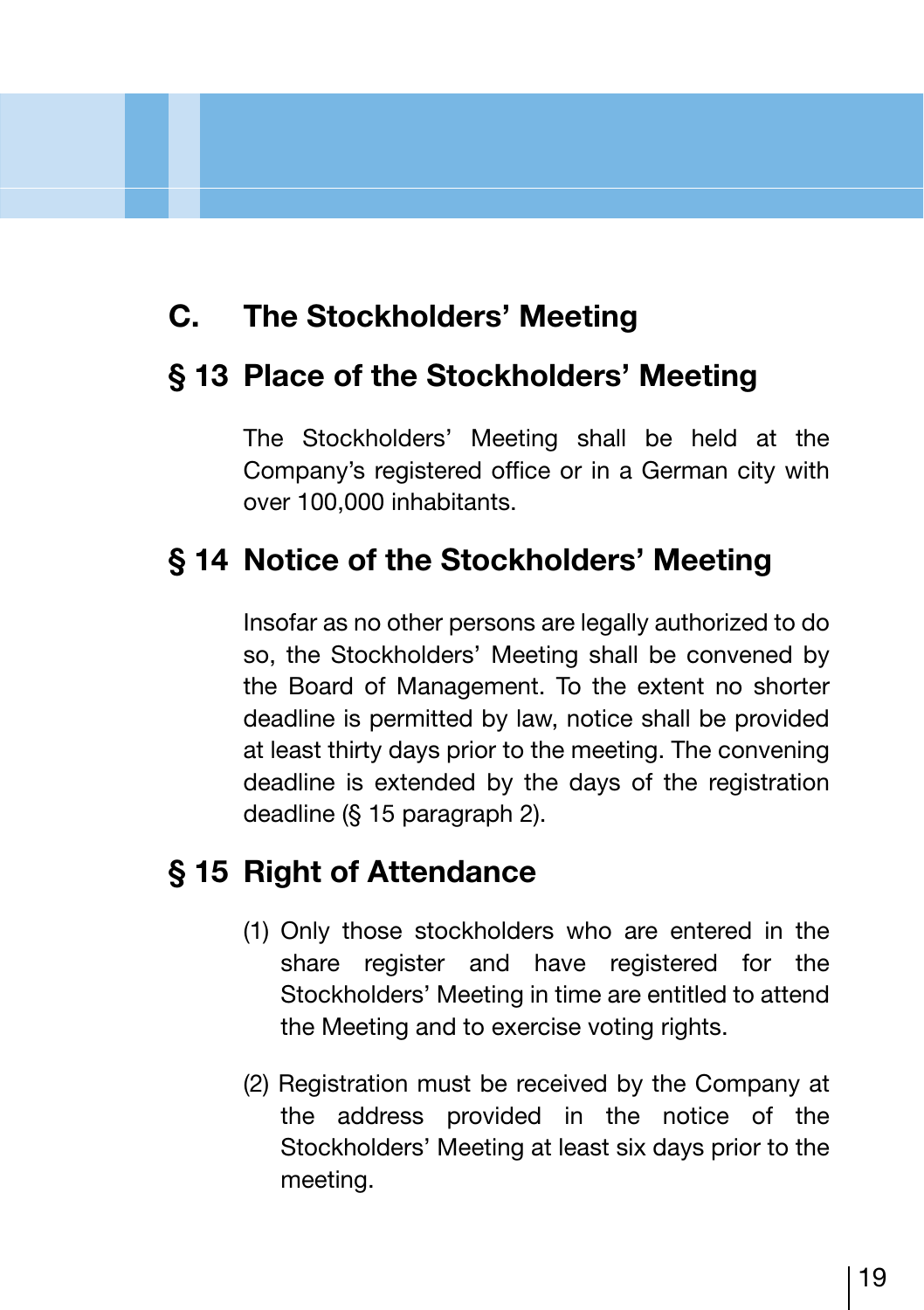- (3) The voting right can also be exercised through a proxy. The granting of the proxy, the cancellation of the proxy and the evidence of the authorization to be provided to the Company are required in the form required by law; the notice of the meeting can establish relief from this requirement. In the notice of the Stockholders' Meeting the Company can establish, beyond the legally required information, the terms as to the form and manner in which the evidence of the granting of the proxy to proxy holders can be communicated. Concrete forms and communication channels can be established in the meeting notice for the granting and cancellation of a proxy to a proxy holder appointed by the Company.
- (4) The Board of Management can provide that the stockholders may cast their votes without participating in the meeting through written or electronic communication (absentee voting). It can determine the specifics of the absentee voting process.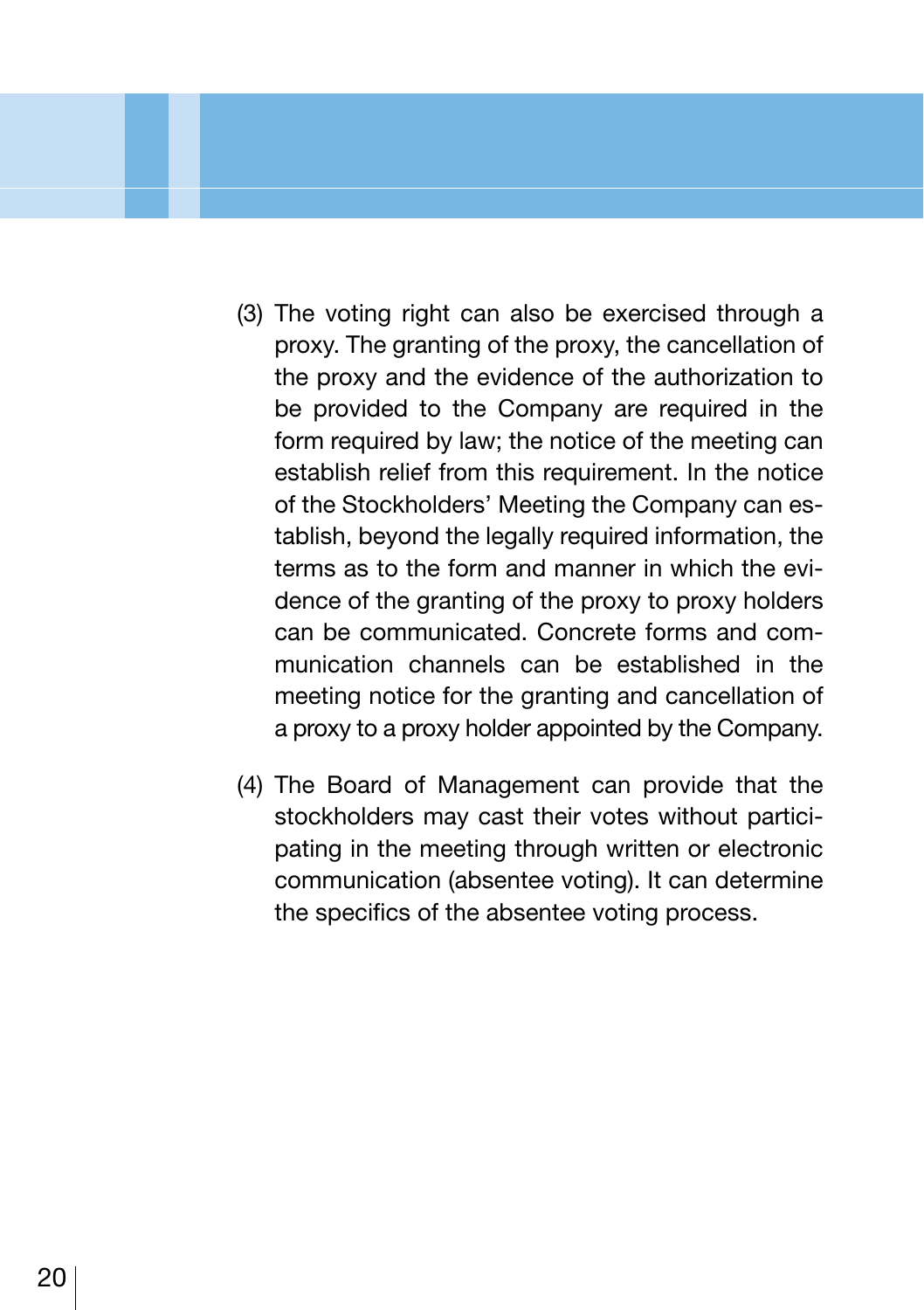# **§ 16 Conduct of the Stockholders' Meeting**

- (1) The Stockholders' Meeting shall be chaired by the Chairman of the Supervisory Board or, if the Chairman is unable to attend, by another member of the Supervisory Board representing the stockholders, to be nominated by the Chairman. In the event that neither the Chairman nor a member of the Supervisory Board designated by the Chairman takes the chair, the stockholder representatives in attendance shall elect a Chairman for the Meeting by a simple majority of the votes cast.
- (2) The Chairman of the Stockholders' Meeting shall preside over the discussions and shall determine the sequence of items for deliberation and the nature and form of voting. The result of the vote may also be ascertained by deducting the number of yes or no votes and abstentions from the total number of votes held by those entitled to vote.
- (3) The chairman is entitled to set reasonable time limits on the right of the stockholders to speak and pose questions. In particular, he may at the beginning or during the Stockholders' Meeting set reasonable time frames for the course of the Stockholders' Meeting, for the comments on the specific agenda items, or for the specific questions and speeches.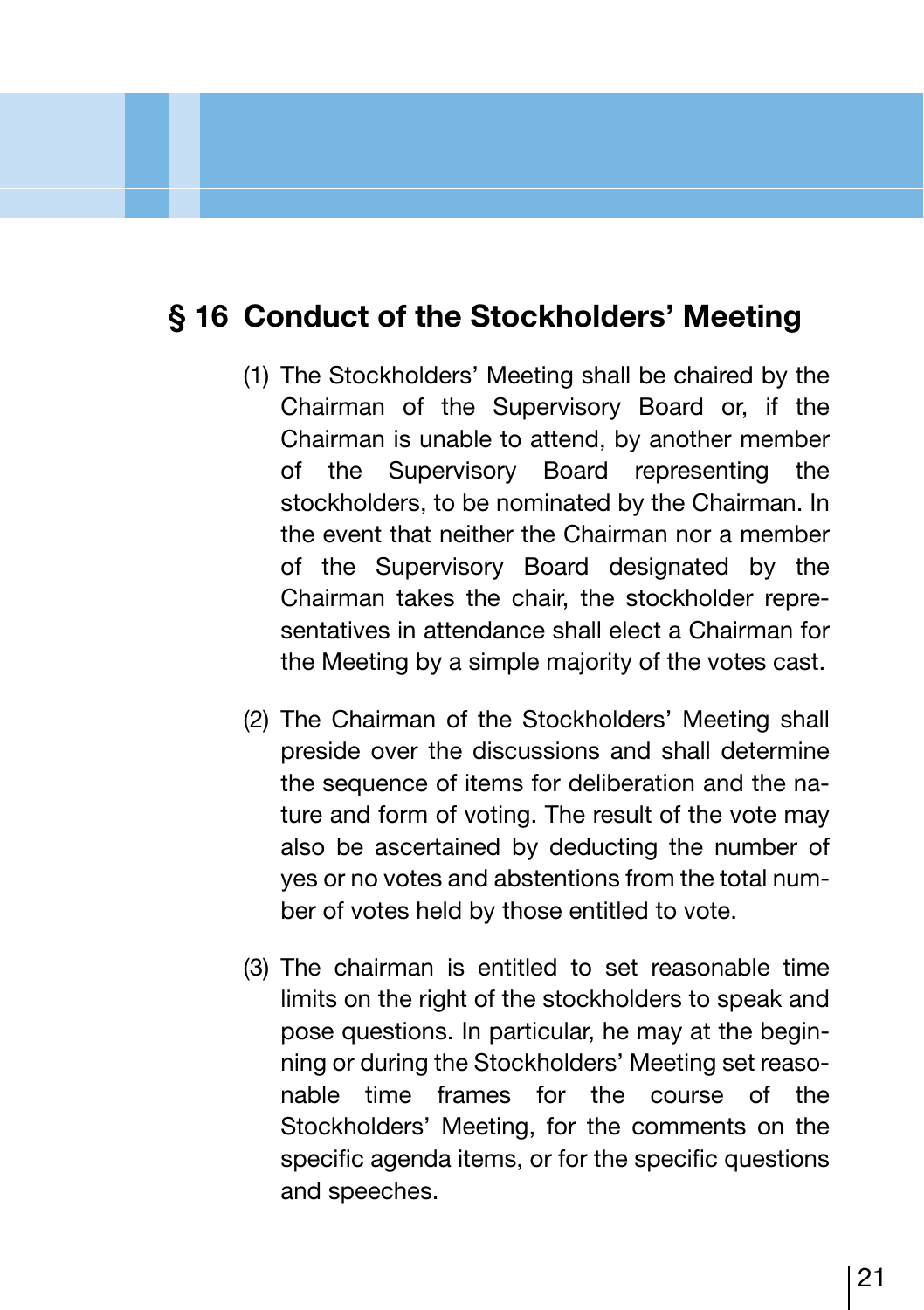(4) The meeting Chairman is authorized to permit the partial or complete transmission of the Stockholders' Meeting in image and sound in a manner to be determined by him.

#### **§ 17 Resolutions**

- (1) Each share carries the right to one vote at the Stockholders' Meeting.
- (2) Unless otherwise provided by these Articles of Incorporation or by law, resolutions of the Stockholders' Meeting shall be passed by a simple majority of the votes cast and, where a capital majority is required in addition, by a simple majority of the capital stock represented when the vote is taken.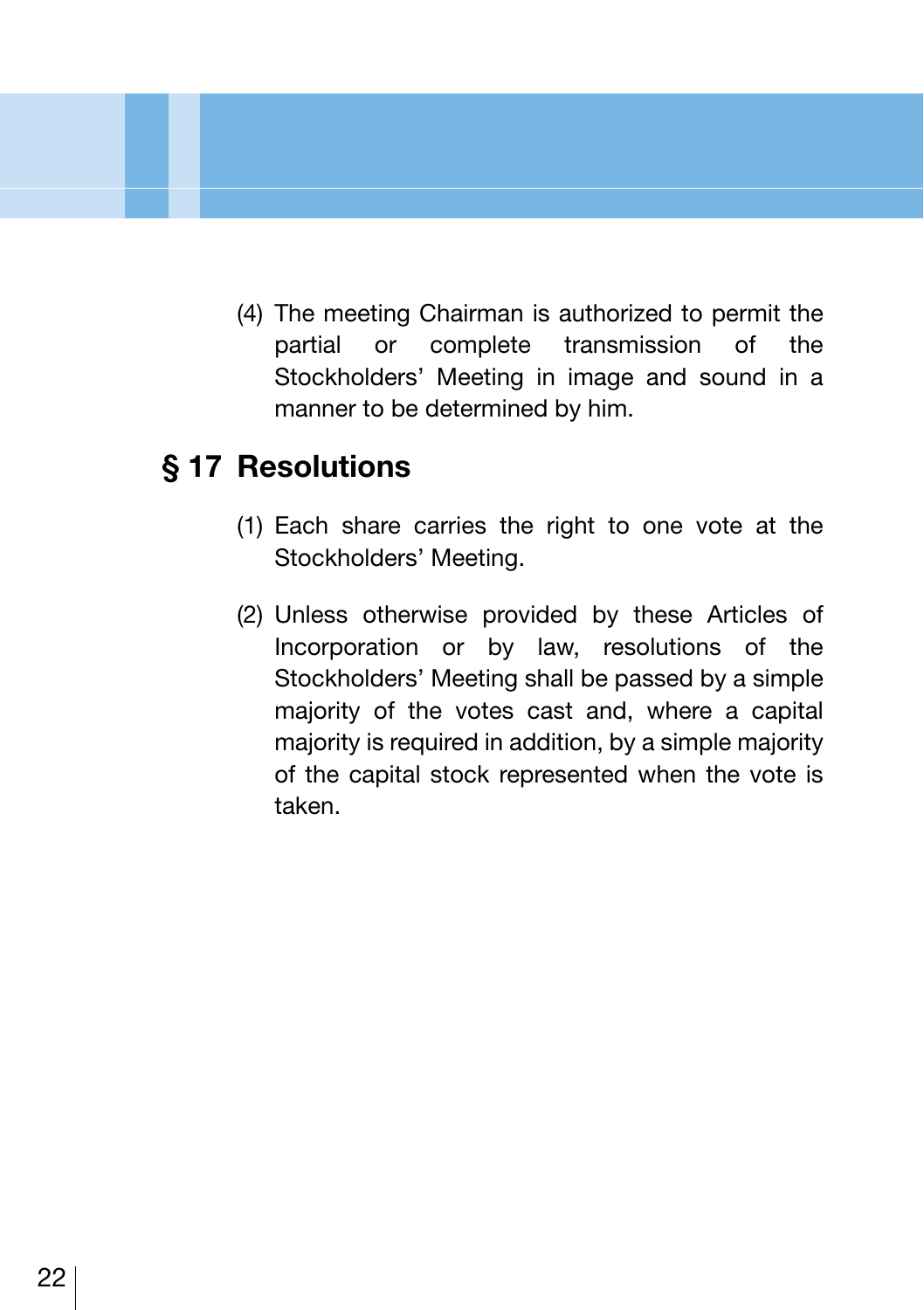#### **Annual Financial Statements and Distribution of the Profit**

# **§ 18 Annual Financial Statements**

- (1) The Board of Management shall prepare the annual financial statements and management report of Bayer AG, along with the annual financial statements and management report of the Bayer Group, for the preceding fiscal year by the statutory deadlines and shall submit them immediately after their preparation to the Supervisory Board and to the auditor. The Board of Management shall at the same time submit to the Supervisory Board a proposal for use of the distributable profit.
- (2) The annual financial statements of Bayer AG and those of the Bayer Group shall be prepared in accordance with the statutory provisions and accepted accounting principles.
- (3) The Board of Management and the Supervisory Board shall be authorized, when confirming the annual financial statements, to allocate the net income remaining after deduction of the amounts to be allocated to the statutory reserve, plus any loss carryforward, in part or in full to "other retained earnings". The allocation of an amount greater than one half of the net income for the year shall not be permissible if as a result of such transfer the "other retained earnings" would exceed one half of the capital stock.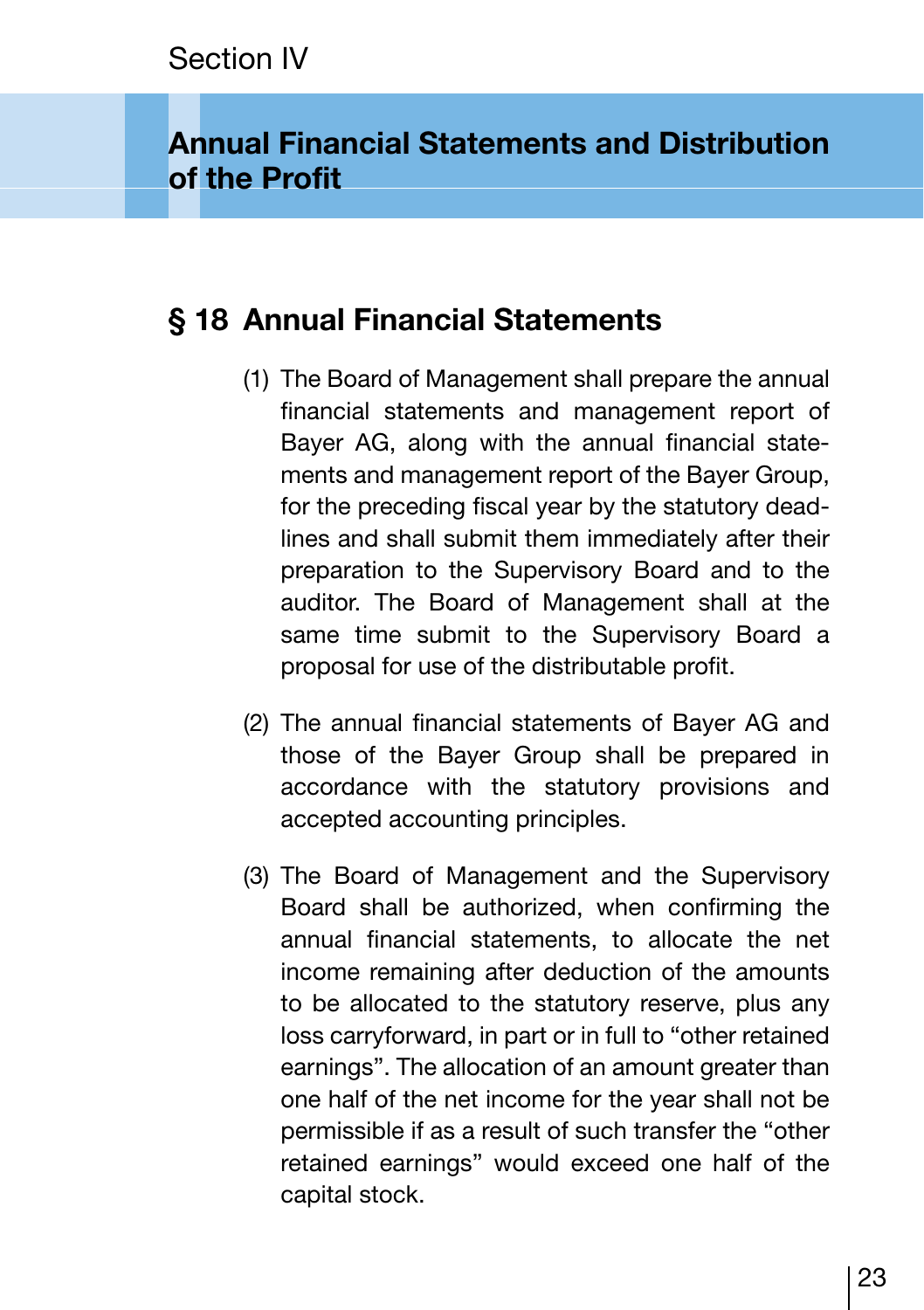## **§ 19 Use of the Distributable Profit**

- (1) The Stockholders' Meeting shall resolve annually, during the first eight months of the fiscal year, on the ratification of the actions of the members of the Board of Management and the Supervisory Board, the use of the distributable profit and the appointment of the auditor (Annual Stockholders' Meeting).
- (2) The distributable profit shall be apportioned equally among the stockholders, unless the Stockholders' Meeting resolves to use it in some other manner.
- (3) The Stockholders' Meeting may resolve to distribute all or part of the distributable profit to the stockholders by way of distribution in kind.